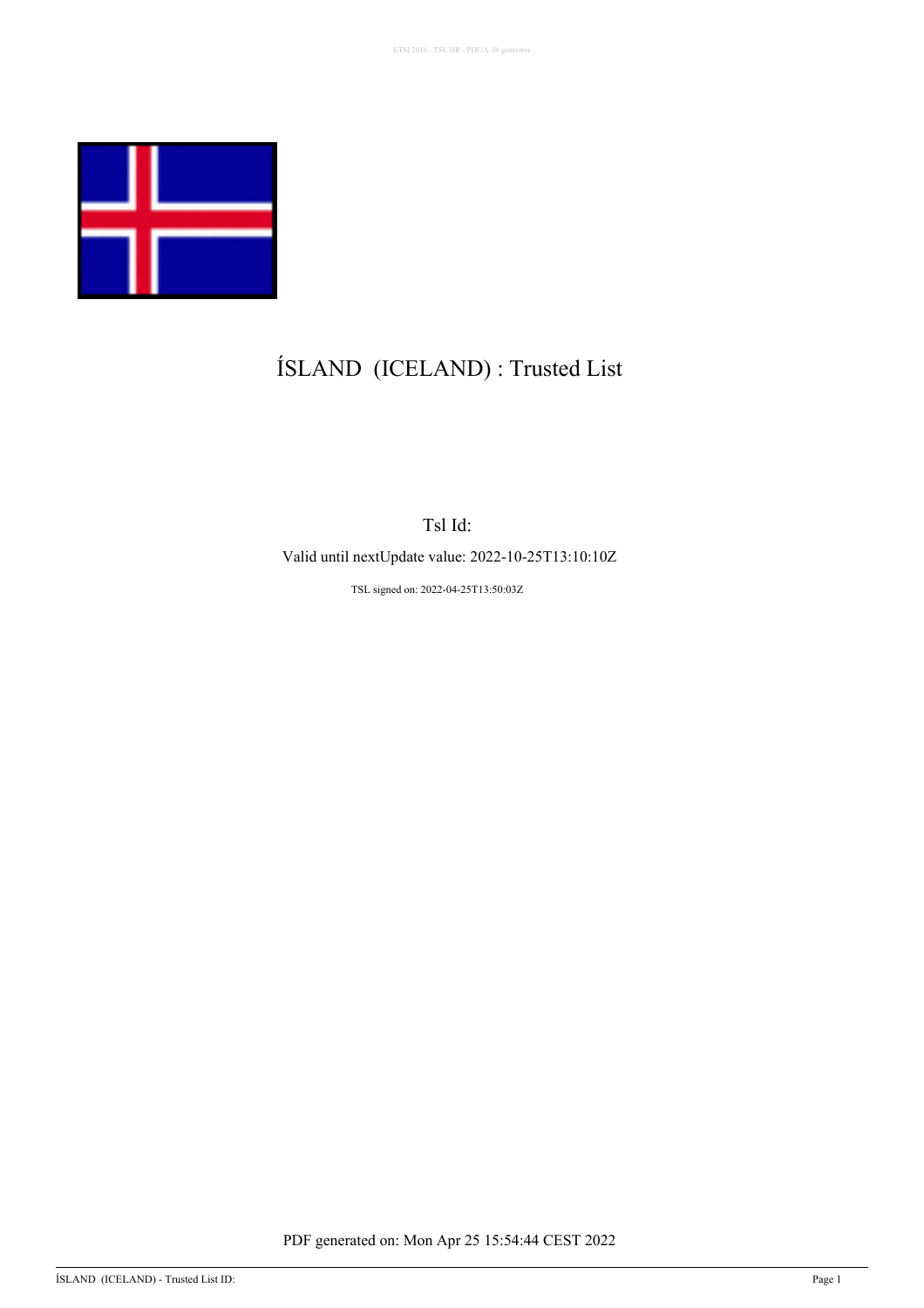# TSL Scheme Information

| TSL Id                               |                                                                                                                                                                                                                                                                                                                                                                                                                                                                                                                                       |  |  |
|--------------------------------------|---------------------------------------------------------------------------------------------------------------------------------------------------------------------------------------------------------------------------------------------------------------------------------------------------------------------------------------------------------------------------------------------------------------------------------------------------------------------------------------------------------------------------------------|--|--|
| <b>TSLTag</b>                        | http://uri.etsi.org/19612/TSLTag                                                                                                                                                                                                                                                                                                                                                                                                                                                                                                      |  |  |
| <b>TSL Version Identifier</b>        | $\mathcal{S}% _{M_{1},M_{2}}^{\alpha,\beta}(\varepsilon)$                                                                                                                                                                                                                                                                                                                                                                                                                                                                             |  |  |
| TSL Sequence Number                  | 21                                                                                                                                                                                                                                                                                                                                                                                                                                                                                                                                    |  |  |
| TSL Type                             | http://uri.etsi.org/TrstSvc/TrustedList/TSLType/EUgeneric                                                                                                                                                                                                                                                                                                                                                                                                                                                                             |  |  |
| Scheme Operator Name                 |                                                                                                                                                                                                                                                                                                                                                                                                                                                                                                                                       |  |  |
| Name<br>$[$ en $]$                   | Electronic Communications Office of Iceland                                                                                                                                                                                                                                                                                                                                                                                                                                                                                           |  |  |
| Name<br>$[$ is $]$                   | Fjarskiptastofa                                                                                                                                                                                                                                                                                                                                                                                                                                                                                                                       |  |  |
| PostalAddress                        |                                                                                                                                                                                                                                                                                                                                                                                                                                                                                                                                       |  |  |
| <b>Street Address</b><br>$[$ en $]$  | Sudurlandsbraut 4                                                                                                                                                                                                                                                                                                                                                                                                                                                                                                                     |  |  |
| Locality<br>$[$ en $]$               | Reykjavik                                                                                                                                                                                                                                                                                                                                                                                                                                                                                                                             |  |  |
| Postal Code<br>$[$ en $]$            | 108                                                                                                                                                                                                                                                                                                                                                                                                                                                                                                                                   |  |  |
| <b>Country Name</b><br>$[$ en $]$    | IS                                                                                                                                                                                                                                                                                                                                                                                                                                                                                                                                    |  |  |
| ElectronicAddress                    |                                                                                                                                                                                                                                                                                                                                                                                                                                                                                                                                       |  |  |
| <b>URI</b><br>$[$ en $]$             | https://fjarskiptastofa.is/english                                                                                                                                                                                                                                                                                                                                                                                                                                                                                                    |  |  |
| <b>URI</b><br>$[$ en $]$             | mailto:fjarskiptastofa@fjarskiptastofa.is                                                                                                                                                                                                                                                                                                                                                                                                                                                                                             |  |  |
| <b>Scheme Name</b>                   |                                                                                                                                                                                                                                                                                                                                                                                                                                                                                                                                       |  |  |
| Name<br>$[$ en $]$                   | IS: Trusted list including information related to the qualified trust service providers which are<br>supervised by the issuing Member State, together with information related to the qualified trust<br>services provided by them, in accordance with the relevant provisions laid down in Regulation<br>(EU) No 910/2014 of the European Parliament and of the Council of 23 July 2014 on electronic<br>identification and trust services for electronic transactions in the internal market and repealing<br>Directive 1999/93/EC. |  |  |
| Name<br>$\int$ is $\int$             | IS:Lagagrundvöllur fyrir innleiðingu á áreiðanlegum lista (e. Trusted List - TSL) yfir<br>eftirlitsskylda vottunaraðila á Íslandi byggir á tilskipun Evrópuþingsins og ráðsins nr. 910/2014<br>frá 23. júlí 2014 um rafræna auðkenningu og trusta þjónustu fyrir rafræn viðskipti á innri<br>markaði og niðurfellingu tilskipunar 1999/93EB.                                                                                                                                                                                          |  |  |
| <b>Scheme Information URI</b>        |                                                                                                                                                                                                                                                                                                                                                                                                                                                                                                                                       |  |  |
| <b>URI</b><br>$[$ en $]$             | https://fjarskiptastofa.is/fjarskiptastofa/stafraent-oryggi/rafraen-audkenning-og-traustthjonusta/                                                                                                                                                                                                                                                                                                                                                                                                                                    |  |  |
| <b>Status Determination Approach</b> | http://uri.etsi.org/TrstSvc/TrustedList/StatusDetn/EUappropriate                                                                                                                                                                                                                                                                                                                                                                                                                                                                      |  |  |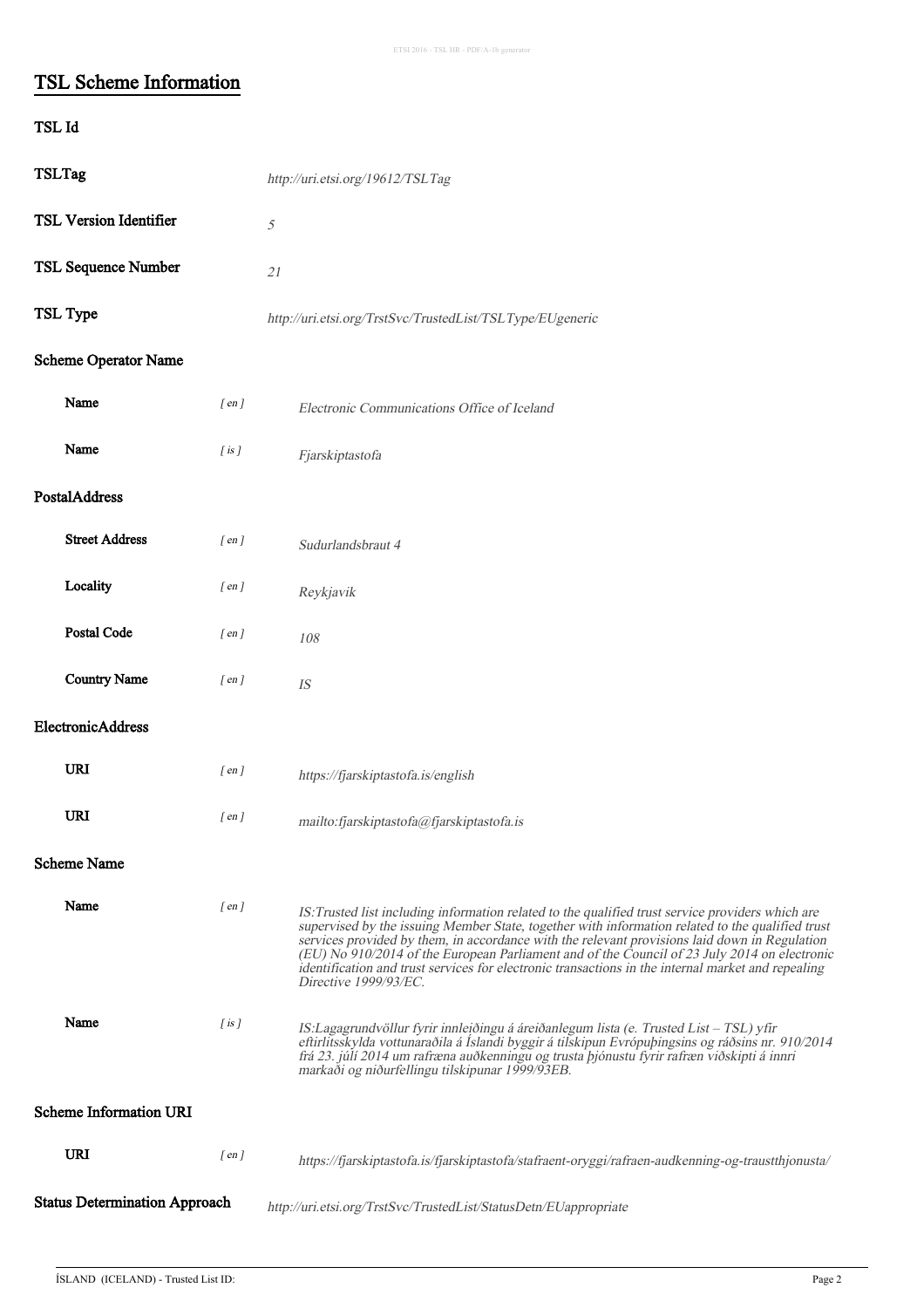| <b>URI</b>                                                                                                                                     | $[$ en $]$       | http://uri.etsi.org/TrstSvc/TrustedList/schemerules/EUcommon                                                                                                                                                                                                                                                                                                                                                                                                                                                                                                                                                                                                                                                                                                                                                                                                                                                                                                                                                                       |
|------------------------------------------------------------------------------------------------------------------------------------------------|------------------|------------------------------------------------------------------------------------------------------------------------------------------------------------------------------------------------------------------------------------------------------------------------------------------------------------------------------------------------------------------------------------------------------------------------------------------------------------------------------------------------------------------------------------------------------------------------------------------------------------------------------------------------------------------------------------------------------------------------------------------------------------------------------------------------------------------------------------------------------------------------------------------------------------------------------------------------------------------------------------------------------------------------------------|
| <b>URI</b>                                                                                                                                     | $[$ en $]$       | http://uri.etsi.org/TrstSvc/TrustedList/schemerules/IS                                                                                                                                                                                                                                                                                                                                                                                                                                                                                                                                                                                                                                                                                                                                                                                                                                                                                                                                                                             |
| <b>Scheme Territory</b>                                                                                                                        |                  | <i>IS</i>                                                                                                                                                                                                                                                                                                                                                                                                                                                                                                                                                                                                                                                                                                                                                                                                                                                                                                                                                                                                                          |
| Policy Or Legal Notice                                                                                                                         |                  |                                                                                                                                                                                                                                                                                                                                                                                                                                                                                                                                                                                                                                                                                                                                                                                                                                                                                                                                                                                                                                    |
| TSL Legal Notice                                                                                                                               | $[$ en $]$       | The applicable legal framework for the present trusted list is Regulation (EU) No $910/2014$ of<br>the European Parliament and of the Council of 23 July 2014 on electronic identification and<br>trust services for electronic transactions in the internal market and repealing Directive<br>1999/93/EC.                                                                                                                                                                                                                                                                                                                                                                                                                                                                                                                                                                                                                                                                                                                         |
| TSL Legal Notice                                                                                                                               | $\int$ is $\int$ | IS: Listi yfir eftirlitsskylda/faggilta vottunaraðila um sem falla undir eftirlit/faggildingu í<br>samræmi við viðeigandi eftirlit sem vísað er til telst uppfylla ákvæði reglugerðar (ESB) nr.<br>910/2014 Evrópubingsins og ráðsins frá 23. júlí 2014 um rafræna auðkennigu og trausta<br>þjónustu fyrir rafræn viðskipti á innri markaði og um niðurfellingu á tilskipun 1999/93/EC.                                                                                                                                                                                                                                                                                                                                                                                                                                                                                                                                                                                                                                            |
| <b>Historical Information Period</b>                                                                                                           |                  | 65535                                                                                                                                                                                                                                                                                                                                                                                                                                                                                                                                                                                                                                                                                                                                                                                                                                                                                                                                                                                                                              |
| Pointer to other TSL - EUROPEAN UNION<br>1.EU TSL - MimeType: application/vnd.etsi.tsl+xml<br><b>TSL Location</b><br>EU TSL digital identities |                  | https://ec.europa.eu/tools/lotl/eu-lotl.xml                                                                                                                                                                                                                                                                                                                                                                                                                                                                                                                                                                                                                                                                                                                                                                                                                                                                                                                                                                                        |
| TSL Scheme Operator certificate fields details                                                                                                 |                  |                                                                                                                                                                                                                                                                                                                                                                                                                                                                                                                                                                                                                                                                                                                                                                                                                                                                                                                                                                                                                                    |
| Version:                                                                                                                                       |                  | 3                                                                                                                                                                                                                                                                                                                                                                                                                                                                                                                                                                                                                                                                                                                                                                                                                                                                                                                                                                                                                                  |
| Serial Number:                                                                                                                                 |                  | 433011618542725737722850980443092742278162326640                                                                                                                                                                                                                                                                                                                                                                                                                                                                                                                                                                                                                                                                                                                                                                                                                                                                                                                                                                                   |
| X509 Certificate                                                                                                                               |                  | -----BEGIN CERTIFICATE-----<br>MIIIBjCCBe6gAwIBAgIUS9jpmpft4GNImFU5UsO7UloSpHAwDQYJKoZIhveNAQENBQAwXzELMAkG<br>A1UEBhMCUFQxKjAoBgNVBAoMIURpZ210YWxTaWduENlcnRpZmjJYWRvemEgRGlm&RbbDEkMCIG<br>A1UEAwwbREHISVRBTFNJR04gUVVBTEIGSUVEIENBIEckMB4XDT1xMTAwMTA5MT11OFoXDT<br>OTA5MTHOFowggFIMQswCQYDVQQGEwJCRTE9MDsGA1UECww0Q2VydGlmaWNhdGUgUHIvZmlsZSAt<br>IFFIYWspZmlIZCBDZXJ0aWZpY2F0ZSAnIE1lbWJhJEjMCEGA1UECww1DCJWWchawWWASZ<br>QTFGTFVROVUzOTMxHDAaBgNVBAoME0VVUk9QRUFOIENPTU1JU1NT04xijAgBgNVBAsMGUVudGl0<br>bGViZW50IC0gRUMgT0ZGSUNJQUwxKDAmBgkqhkiG9w0BCQEWGWplcm9lbi5yYXRoZUBIYy5ldXJv<br>cGEuZXUsHTAbBgNVBAUTFFBOT0IFLTU5Mi01NDQ0NxUwLTI3MQ4wDAVDVQQEDAVSQVRIRTEYMBYG<br>A1UEKgwPSkVST0VOIEFSTk9MRCBMMR0wGwYDVQQLDBRSZW1vdGVRU0NETWFaYWdlbWVu<br>CGE/LX/HITABBE/YARAI/MTFFF8/DTRI-TUSMÍO/MOOSAVA-UTIMAGÁRA<br>ATUERCE/LX/HITABBE/YARAI/MTFFF8/DTRI-TUSMÍO/MOOSAVA-UTIMAGÁRA<br>ATUERCE/LX/HITEL/HITABBE/ARAI/MTFFF8/MTGCHAI/MTFF7/ASS/VENIX/HITABF/HITABF/HITABF/HITABF/HITABF/HITAB<br>iiJZaes8<br>-----END CERTIFICATE----- |
| Signature algorithm:                                                                                                                           |                  | SHA512withRSA                                                                                                                                                                                                                                                                                                                                                                                                                                                                                                                                                                                                                                                                                                                                                                                                                                                                                                                                                                                                                      |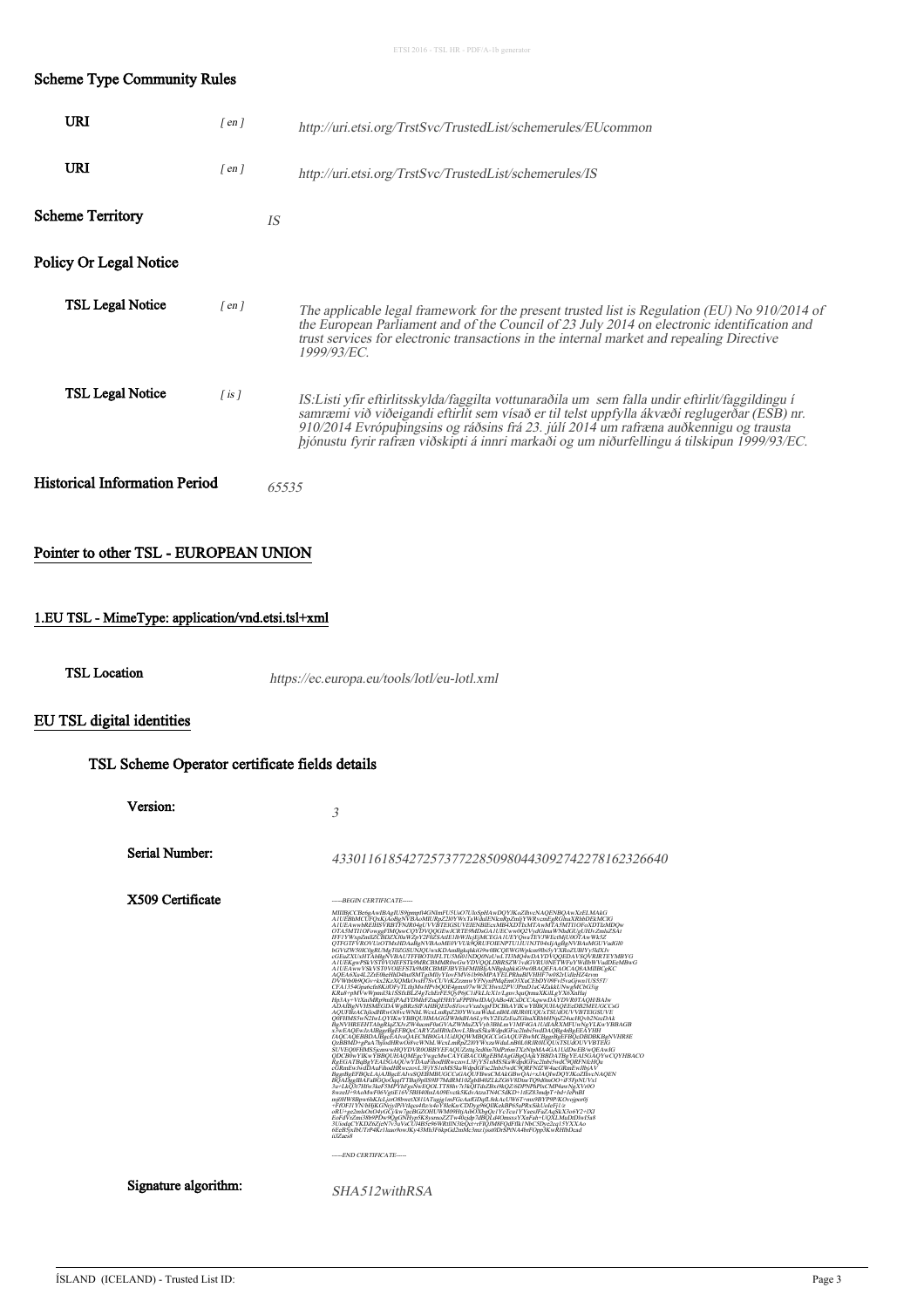| Issuer CN:                      | DIGITALSIGN QUALIFIED CA G1                                                                                                                                                                                                                                                                                                                                                                                                                                                                                                         |
|---------------------------------|-------------------------------------------------------------------------------------------------------------------------------------------------------------------------------------------------------------------------------------------------------------------------------------------------------------------------------------------------------------------------------------------------------------------------------------------------------------------------------------------------------------------------------------|
| Issuer O:                       | DigitalSign Certificadora Digital                                                                                                                                                                                                                                                                                                                                                                                                                                                                                                   |
| Issuer C:                       | PT                                                                                                                                                                                                                                                                                                                                                                                                                                                                                                                                  |
| Subject CN:                     | JEROEN ARNOLD L RATHE                                                                                                                                                                                                                                                                                                                                                                                                                                                                                                               |
| Subject OU:                     | RemoteQSCDManagement                                                                                                                                                                                                                                                                                                                                                                                                                                                                                                                |
| Subject GIVEN NAME:             | JEROEN ARNOLD L                                                                                                                                                                                                                                                                                                                                                                                                                                                                                                                     |
| Subject SURNAME:                | <b>RATHE</b>                                                                                                                                                                                                                                                                                                                                                                                                                                                                                                                        |
| Subject SERIAL NUMBER:          | PNOBE-592-5444750-27                                                                                                                                                                                                                                                                                                                                                                                                                                                                                                                |
| Subject E:                      | jeroen.rathe@ec.europa.eu                                                                                                                                                                                                                                                                                                                                                                                                                                                                                                           |
| Subject OU:                     | Entitlement - EC OFFICIAL                                                                                                                                                                                                                                                                                                                                                                                                                                                                                                           |
| Subject O:                      | EUROPEAN COMMISSION                                                                                                                                                                                                                                                                                                                                                                                                                                                                                                                 |
| Subject 2.5.4.97:               | LEIXG-254900ZNYA1FLUQ9U393                                                                                                                                                                                                                                                                                                                                                                                                                                                                                                          |
| Subject OU:                     | Certificate Profile - Qualified Certificate - Member                                                                                                                                                                                                                                                                                                                                                                                                                                                                                |
| Subject C:                      | $B\hspace{-0.05cm}E$                                                                                                                                                                                                                                                                                                                                                                                                                                                                                                                |
| Valid from:                     | Fri Oct 01 11:12:58 CEST 2021                                                                                                                                                                                                                                                                                                                                                                                                                                                                                                       |
| Valid to:                       | Sun Apr 09 11:12:58 CEST 2023                                                                                                                                                                                                                                                                                                                                                                                                                                                                                                       |
| Public Key:                     | 308201:22:30:0D:06:09:2A:86:48:86:F7:0D:01:01:01:00:08:20:01:0F:02:01:01:00:07:01:02:38:2Fe6:B:1348:2E1E1:0F8:86E7FC31138:22:32:39:72:603A2F:4CS:7A:D5:BF:7A30F01810:B3:<br>D1:85:A048:471:CSEP:0D:CDAB:1D:95:ED:05:DB:660D:55:AD<br>:A0:29:1B:BC:FA:93:15:C1:6A:66:8A:5D:E4:D5:24:9F:C4:12:D9:E2:04:DC:84:Ar:C5:13:94:32:3F:A8:C2:D6:21:64:2C:97:17:D6:BF:CB:82:7B:F7:AA:E4:2B:99:A5:CA:8A:52:E0:61:7E:97:9C:76:A3:1E:9D:C0:CB:E5:6D:<br>5E:78:8C:46:9F:66:12:33:C0:75:80:CC:96:B1:59:9E:A1:F9:1E:D6:1A:14:F3:C8:F3:02:03:01:00:01 |
| <b>Basic Constraints</b>        | IsCA: false                                                                                                                                                                                                                                                                                                                                                                                                                                                                                                                         |
| Authority Key Identifier        | 73:49:F1:40:1C:14:04:7C:9A:12:7F:FA:2F:CD:5C:67:23:18:E9:14                                                                                                                                                                                                                                                                                                                                                                                                                                                                         |
| <b>Authority Info Access</b>    | http://qca-g1.digitalsign.pt/DIGITALSIGNQUALIFIEDCAG1.p7b                                                                                                                                                                                                                                                                                                                                                                                                                                                                           |
|                                 | http://qca-g1.digitalsign.pt/ocsp                                                                                                                                                                                                                                                                                                                                                                                                                                                                                                   |
| <b>Subject Alternative Name</b> | jeroen.rathe@ec.europa.eu                                                                                                                                                                                                                                                                                                                                                                                                                                                                                                           |
| <b>Certificate Policies</b>     | Policy OID: 1.3.6.1.4.1.25596.4.1.1                                                                                                                                                                                                                                                                                                                                                                                                                                                                                                 |
|                                 | CPS pointer: http://pki.digitalsign.pt                                                                                                                                                                                                                                                                                                                                                                                                                                                                                              |
|                                 | Policy OID: 1.3.6.1.4.1.25596.4.2.1.1.1.4                                                                                                                                                                                                                                                                                                                                                                                                                                                                                           |
|                                 | Policy OID: 0.4.0.194112.1.2                                                                                                                                                                                                                                                                                                                                                                                                                                                                                                        |
| <b>Extended Key Usage</b>       | id_kp_clientAuth                                                                                                                                                                                                                                                                                                                                                                                                                                                                                                                    |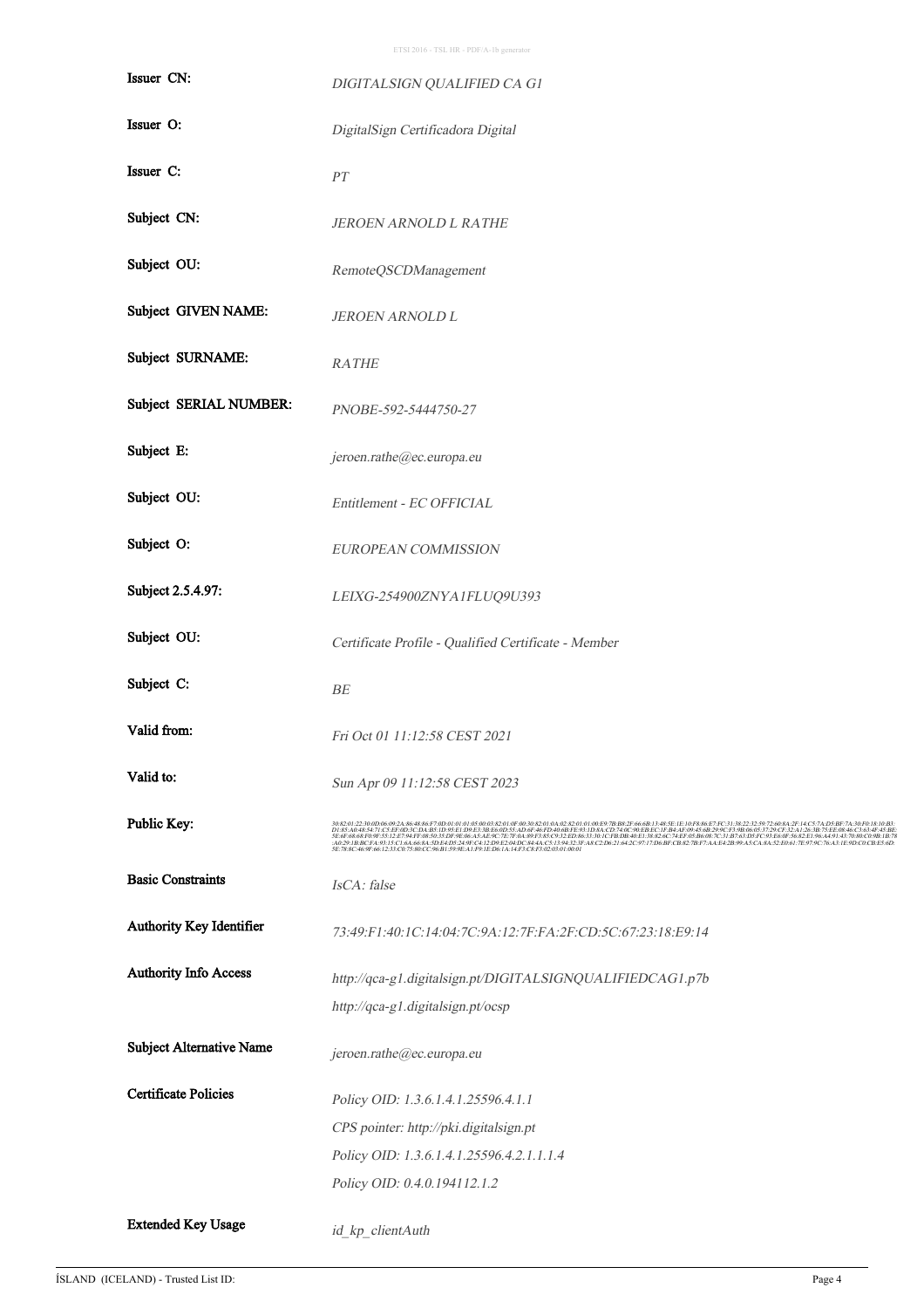|  |  |  |  | ETSI 2016 - TSL HR - PDF/A-1b generator |
|--|--|--|--|-----------------------------------------|

| <b>CRL Distribution Points</b>  | http://qca-g1.digitalsign.pt/DIGITALSIGNQUALIFIEDCAG1.crl                                             |  |
|---------------------------------|-------------------------------------------------------------------------------------------------------|--|
| Subject Key Identifier          | 04:14:67:3B:6D:AB:77:9D:D2:29:FB:D1:D3:F3:EA:64:D7:CC:DB:69                                           |  |
| $OCS$ tatements - crit. = false | id etsi qcs QcCompliance<br>id etsi qcs QcSSCD                                                        |  |
| Key Usage:                      | nonRepudiation                                                                                        |  |
| Thumbprint algorithm:           | <i>SHA-256</i>                                                                                        |  |
| Thumbprint:                     | C7:A2:A6:70:C4:0E:B3:D9:52:AB:AF:5A:6F:84:E7:DA:9E:F5:8C:36:62:DF:54:77:4F:2C:35:0B:5<br>$C.95$ D8:F3 |  |

### EU TSL digital identities

TSL Scheme Operator certificate fields details

| Version:               | 3                                                                                                                                                                                                                                                                                       |
|------------------------|-----------------------------------------------------------------------------------------------------------------------------------------------------------------------------------------------------------------------------------------------------------------------------------------|
| Serial Number:         | 21267647932559404339035760224263512027                                                                                                                                                                                                                                                  |
| X509 Certificate       | -----BEGIN CERTIFICATE-----<br>337 (CRETIFICATE (2002) (2003) (2003) (2003) (2003) (2003) (2003) (2003) (2003) (2003) (2003) (2003) (2003) (2003) (2003) (2003) (2003) (2003) (2003) (2003) (2003) (2003) (2003) (2003) (2003) (2003) (2003) (2003) (2003)<br>-----FND CERTIFICATE----- |
| Signature algorithm:   | SHA256withRSA                                                                                                                                                                                                                                                                           |
| Issuer SERIAL NUMBER:  | 201803                                                                                                                                                                                                                                                                                  |
| Issuer CN:             | Citizen CA                                                                                                                                                                                                                                                                              |
| Issuer O:              | Certipost N.V./S.A.                                                                                                                                                                                                                                                                     |
| Issuer L:              | <i>Brussels</i>                                                                                                                                                                                                                                                                         |
| Issuer C:              | BE                                                                                                                                                                                                                                                                                      |
| Subject SERIAL NUMBER: | 72020329970                                                                                                                                                                                                                                                                             |
| Subject GIVEN NAME:    | Patrick Jean                                                                                                                                                                                                                                                                            |
| Subject SURNAME:       | Kremer                                                                                                                                                                                                                                                                                  |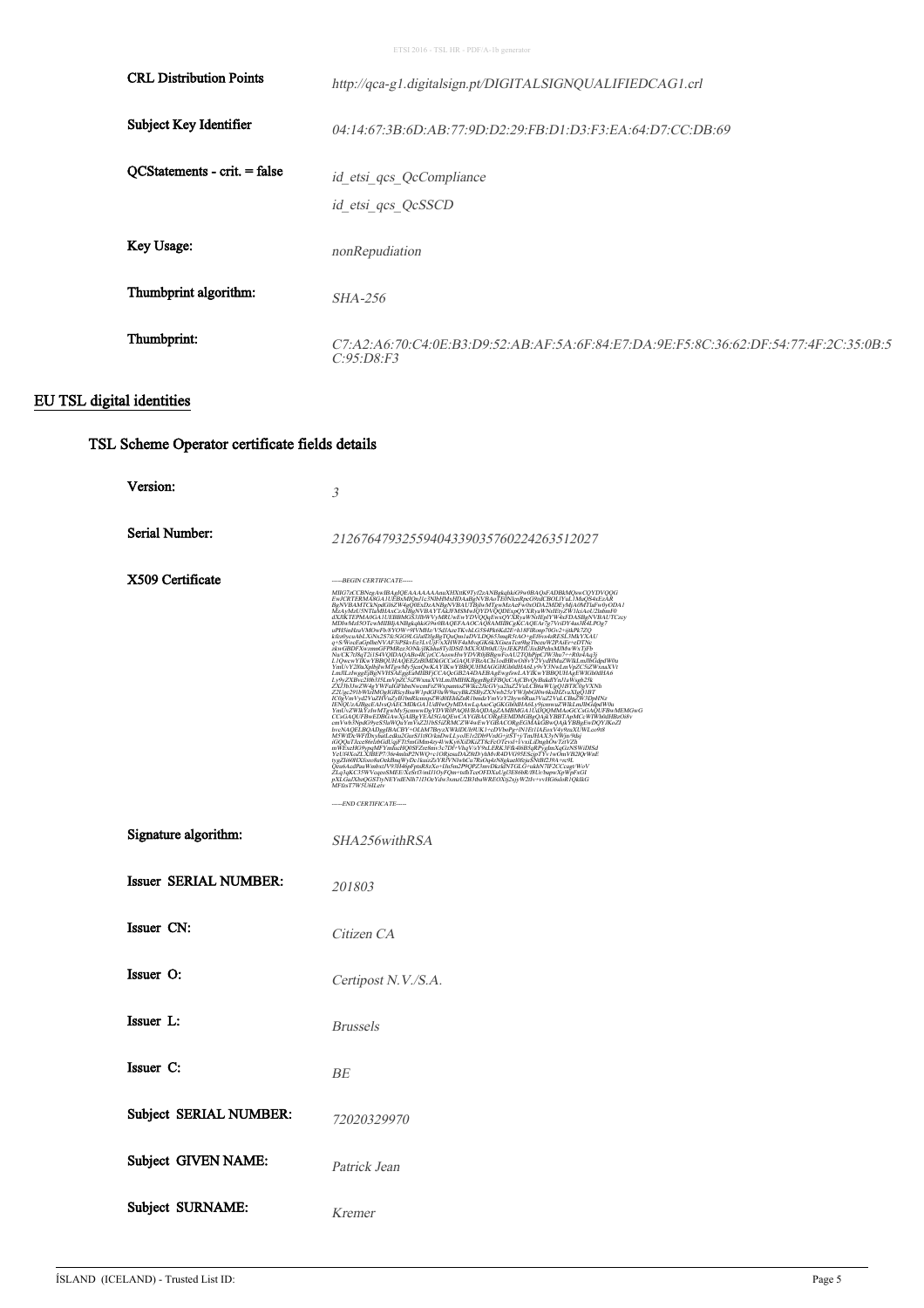| Subject CN:                    | Patrick Kremer (Signature)                                                                                                                                                                                                     |
|--------------------------------|--------------------------------------------------------------------------------------------------------------------------------------------------------------------------------------------------------------------------------|
| Subject C:                     | BE                                                                                                                                                                                                                             |
| Valid from:                    | Sat Jun 02 00:04:19 CEST 2018                                                                                                                                                                                                  |
| Valid to:                      | Wed May 31 01:59:59 CEST 2028                                                                                                                                                                                                  |
| Public Key:                    | 3082-01-22-30-0D-06-09-24-8648:86-F7:0D-01-01-01-00:20:20-01-01-02-02-02-01-01-00-01-008-8588-85-86-05-00-05-00-05-00-05-00-05-00-05-00-05-00-05-00-05-00-05-00-05-00-05-00-05-00-05-00-05-00-05-00-05-00-05-00-05-00-05-00-05 |
| Authority Key Identifier       | D9:34:21:3E:3A:42:25:6D:E1:BB:BF:BE:47:4C:F8:02:AD:E3:2F:54                                                                                                                                                                    |
| <b>Authority Info Access</b>   | http://certs.eid.belgium.be/citizen201803.crt                                                                                                                                                                                  |
|                                | http://ocsp.eid.belgium.be/2                                                                                                                                                                                                   |
| <b>Certificate Policies</b>    | Policy OID: 2.16.56.12.1.1.2.1                                                                                                                                                                                                 |
|                                | CPS pointer: http://repository.eid.belgium.be                                                                                                                                                                                  |
|                                | CPS text: [Gebruik onderworpen aan aansprakelijkheidsbeperkingen, zie CPS - Usage soumis à des<br>limitations de responsabilité, voir CPS - Verwendung unterliegt Haftungsbeschränkungen, gemäss<br>$CPS$ ]                    |
|                                | Policy OID: 0.4.0.194112.1.2                                                                                                                                                                                                   |
| <b>CRL Distribution Points</b> | http://crl.eid.belgium.be/eidc201803.crl                                                                                                                                                                                       |
| <b>Extended Key Usage</b>      | id_kp_emailProtection                                                                                                                                                                                                          |
| QCStatements - crit. = false   | id_etsi_qcs_QcCompliance                                                                                                                                                                                                       |
|                                | id_etsi_qcs_QcSSCD                                                                                                                                                                                                             |
| Key Usage:                     | nonRepudiation                                                                                                                                                                                                                 |
| Thumbprint algorithm:          | <b>SHA-256</b>                                                                                                                                                                                                                 |
| Thumbprint:                    | D2:06:4F:DD:70:F6:98:2D:CC:51:6B:86:D9:D5:C5:6A:EA:93:94:17:C6:24:B2:E4:78:C0:B2:9D:E<br>5:4F:84:74                                                                                                                            |

## EU TSL digital identities

J.

|  | TSL Scheme Operator certificate fields details |
|--|------------------------------------------------|
|--|------------------------------------------------|

| Version:       |                                                  |
|----------------|--------------------------------------------------|
| Serial Number: | 590918156909983728183990566006367571330946525567 |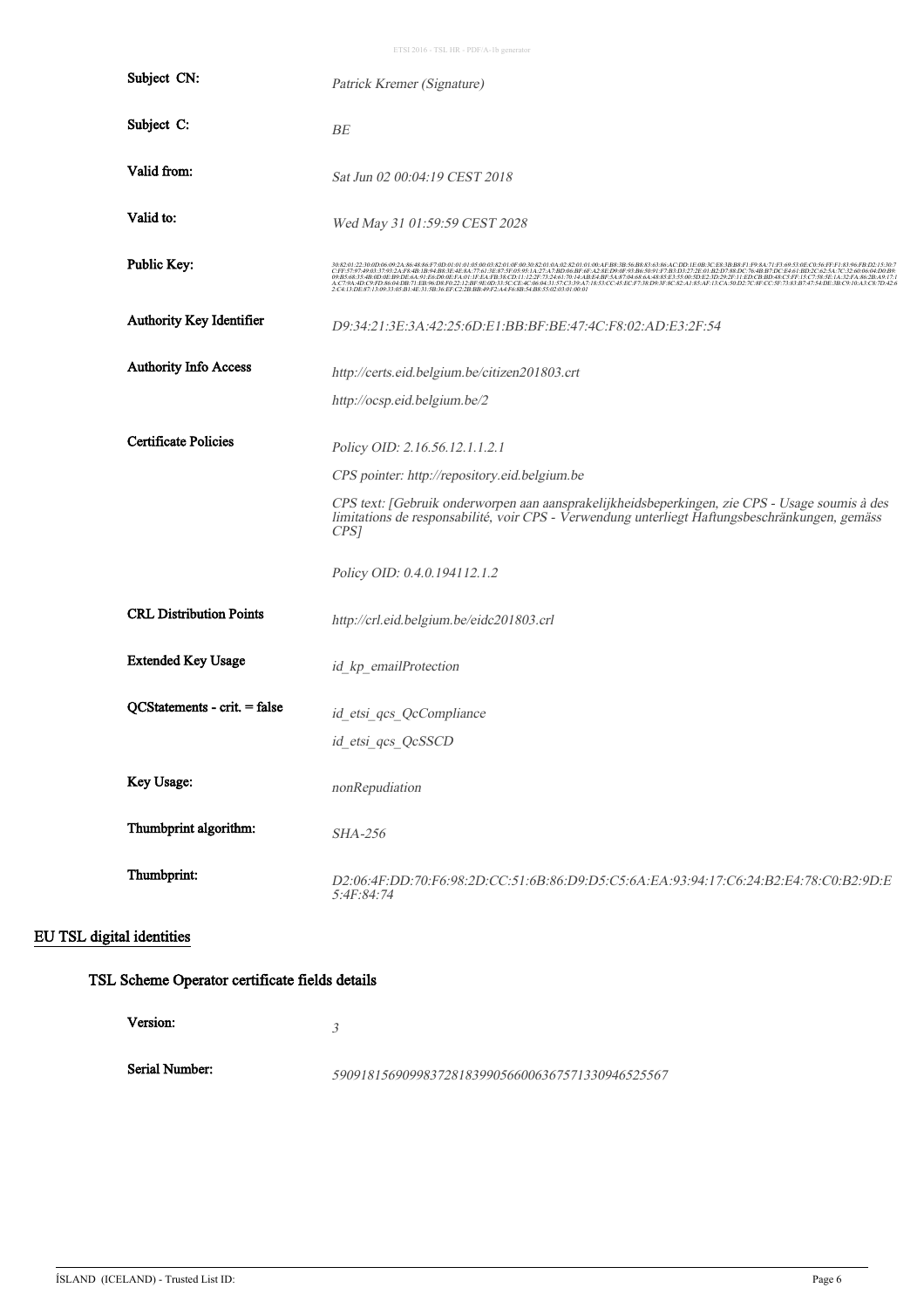|                          | ETSI 2016 - TSL HR - PDF/A-1b generator                                                                                                                                                                                                                                                                                                                                                                                                                                                                                                                                                                                                                                                                                                                                                                                                                                                                                                                                                                                                                                                                                                                                                                                                                                                                                                                                                                                                            |
|--------------------------|----------------------------------------------------------------------------------------------------------------------------------------------------------------------------------------------------------------------------------------------------------------------------------------------------------------------------------------------------------------------------------------------------------------------------------------------------------------------------------------------------------------------------------------------------------------------------------------------------------------------------------------------------------------------------------------------------------------------------------------------------------------------------------------------------------------------------------------------------------------------------------------------------------------------------------------------------------------------------------------------------------------------------------------------------------------------------------------------------------------------------------------------------------------------------------------------------------------------------------------------------------------------------------------------------------------------------------------------------------------------------------------------------------------------------------------------------|
| X509 Certificate         | -----BEGIN CERTIFICATE-----<br>--BEGIC CERTIFICATE: AND MAIN SERVER AND MENOTION IN THE MANUFACTURE IN THE MANUFACTURE IN THE MANUFACTURE IN THE MAIN SERVER AND MANUFACTURE IN THE MANUFACTURE IN THE MANUFACTURE IN THE MANUFACTURE IN THE MANUFACTURE IN T<br>VR0OBBYEFEX0uDŽwuEHxACmOXaqMx5LPtDckMA4GA1UdDwEB/wQEAwIGQDCB0wYIKwYBBQUHAQME<br>gcYwgcMwCAYGBACORgEBMAgGBgQAjkYBBDATBgYEAISGAQYwCQYHBACORgEGATBqBgYEAISGAQUw<br>YDAuFihodHRwczovL3FjYS1nMS5kuWdpdGFsc21nbi5wdC9QRFNicHQucGRmEwIwdDAu<br>$\textsc{cov}(13FYS\textsc{Im} \textsc{M5} \textsc{taWdpdG} \textsc{Fe2} \textsc{Im} \textsc{bi5wd} \textsc{OQ}\textsc{RFN4} \textsc{ic76} \textsc{Im} \textsc{Eu} \textsc{J} \textsc{bi4} \textsc{N} \textsc{geffB} \textsc{Q} \textsc{ch} \textsc{J} \textsc{iA} \textsc{JB} \textsc{geffB} \textsc{Q} \textsc{L4} \textsc{J} \textsc{O} \textsc{f} \textsc{d} \textsc{O} \textsc{f} \textsc{d} \textsc{O} \textsc{$<br>fdJ+LNM4Si2U9X/Z0iyE4OHmMMzc+kr5ZtUCaUKZATkLKWqZpOHmi+ZT6LUXTHmZVBNv0hE45IMq<br>g+SbZSkPPBso4qhxHTqDDHDSoHYABRhad4NYUCcwAZRUrkurKUxZ5IHkTd19JkTfCNM3Fmgs<br>u1Mpf8cvQkzqESy119BxcT1L6xjzAxJ+kh1pE9DCLrRIZJso9CczIzo1efnLGamx6RN+FjMu<br><i><b>U PROPENDAMENTAL CONTRACT CONTRACT AND CONTRACT CONTRACT AND CONTRACT CONTRACT CONTRACT CONTRACT CONTRACT CONTRACT CONTRACT CONTRACT CONTRACT CONTRACT CONTRACT CONTRACT CONTRACT CONTRACT CONTRACT CONTRACT CONTRACT CONTRA</b></i><br>-----END CERTIFICATE----- |
| Signature algorithm:     | SHA512withRSA                                                                                                                                                                                                                                                                                                                                                                                                                                                                                                                                                                                                                                                                                                                                                                                                                                                                                                                                                                                                                                                                                                                                                                                                                                                                                                                                                                                                                                      |
| Issuer CN:               | DIGITALSIGN QUALIFIED CA G1                                                                                                                                                                                                                                                                                                                                                                                                                                                                                                                                                                                                                                                                                                                                                                                                                                                                                                                                                                                                                                                                                                                                                                                                                                                                                                                                                                                                                        |
| Issuer O:                | DigitalSign Certificadora Digital                                                                                                                                                                                                                                                                                                                                                                                                                                                                                                                                                                                                                                                                                                                                                                                                                                                                                                                                                                                                                                                                                                                                                                                                                                                                                                                                                                                                                  |
| Issuer C:                | PT                                                                                                                                                                                                                                                                                                                                                                                                                                                                                                                                                                                                                                                                                                                                                                                                                                                                                                                                                                                                                                                                                                                                                                                                                                                                                                                                                                                                                                                 |
| Subject CN:              | CONSTANTIN-ADRIAN CROITORU                                                                                                                                                                                                                                                                                                                                                                                                                                                                                                                                                                                                                                                                                                                                                                                                                                                                                                                                                                                                                                                                                                                                                                                                                                                                                                                                                                                                                         |
| Subject OU:              | RemoteQSCDManagement                                                                                                                                                                                                                                                                                                                                                                                                                                                                                                                                                                                                                                                                                                                                                                                                                                                                                                                                                                                                                                                                                                                                                                                                                                                                                                                                                                                                                               |
| Subject GIVEN NAME:      | CONSTANTIN-ADRIAN                                                                                                                                                                                                                                                                                                                                                                                                                                                                                                                                                                                                                                                                                                                                                                                                                                                                                                                                                                                                                                                                                                                                                                                                                                                                                                                                                                                                                                  |
| Subject SURNAME:         | <b>CROITORU</b>                                                                                                                                                                                                                                                                                                                                                                                                                                                                                                                                                                                                                                                                                                                                                                                                                                                                                                                                                                                                                                                                                                                                                                                                                                                                                                                                                                                                                                    |
| Subject E:               | adrian.croitoru@ec.europa.eu                                                                                                                                                                                                                                                                                                                                                                                                                                                                                                                                                                                                                                                                                                                                                                                                                                                                                                                                                                                                                                                                                                                                                                                                                                                                                                                                                                                                                       |
| Subject OU:              | Entitlement - EC OFFICIAL                                                                                                                                                                                                                                                                                                                                                                                                                                                                                                                                                                                                                                                                                                                                                                                                                                                                                                                                                                                                                                                                                                                                                                                                                                                                                                                                                                                                                          |
| Subject O:               | EUROPEAN COMMISSION                                                                                                                                                                                                                                                                                                                                                                                                                                                                                                                                                                                                                                                                                                                                                                                                                                                                                                                                                                                                                                                                                                                                                                                                                                                                                                                                                                                                                                |
| Subject 2.5.4.97:        | LEIXG-254900ZNYA1FLUQ9U393                                                                                                                                                                                                                                                                                                                                                                                                                                                                                                                                                                                                                                                                                                                                                                                                                                                                                                                                                                                                                                                                                                                                                                                                                                                                                                                                                                                                                         |
| Subject OU:              | Certificate Profile - Qualified Certificate - Member                                                                                                                                                                                                                                                                                                                                                                                                                                                                                                                                                                                                                                                                                                                                                                                                                                                                                                                                                                                                                                                                                                                                                                                                                                                                                                                                                                                               |
| Subject C:               | RO                                                                                                                                                                                                                                                                                                                                                                                                                                                                                                                                                                                                                                                                                                                                                                                                                                                                                                                                                                                                                                                                                                                                                                                                                                                                                                                                                                                                                                                 |
| Valid from:              | Wed Sep 29 11:45:34 CEST 2021                                                                                                                                                                                                                                                                                                                                                                                                                                                                                                                                                                                                                                                                                                                                                                                                                                                                                                                                                                                                                                                                                                                                                                                                                                                                                                                                                                                                                      |
| Valid to:                | Tue Sep 26 11:45:34 CEST 2023                                                                                                                                                                                                                                                                                                                                                                                                                                                                                                                                                                                                                                                                                                                                                                                                                                                                                                                                                                                                                                                                                                                                                                                                                                                                                                                                                                                                                      |
| Public Key:              | $30:82:01:22:30:0D:06:09:2A:86:48:86:FF:0D:01:01:01:05:00:03:82:01:0F:00:30:82:01:0A:02:82:01:01:00:B\\ A:108:3A:45:Ca+EB:99:BB:5C:3E:8C:46:4A:83:02:D4:EE:TE:D7:9D:73:01:D6:BD:DB:50:24:95:03:A7:04:05:05:05:05:05:05:05:05:05:05:05:05:0$<br>DA:75:30:1E:1D:AB:F3:34:CD:4D:0F:FB:10:9C:AC:A9:78:31:F5:5A:26:9E:30:FB:30:E1:02:03:01:00:01                                                                                                                                                                                                                                                                                                                                                                                                                                                                                                                                                                                                                                                                                                                                                                                                                                                                                                                                                                                                                                                                                                        |
| <b>Basic Constraints</b> | IsCA: false                                                                                                                                                                                                                                                                                                                                                                                                                                                                                                                                                                                                                                                                                                                                                                                                                                                                                                                                                                                                                                                                                                                                                                                                                                                                                                                                                                                                                                        |
| Authority Key Identifier | 73.49.51.40.1C.14.04.7C.9A.12.7F.5A.2F.CD.5C.67.23.18.59.14                                                                                                                                                                                                                                                                                                                                                                                                                                                                                                                                                                                                                                                                                                                                                                                                                                                                                                                                                                                                                                                                                                                                                                                                                                                                                                                                                                                        |

73:49:F1:40:1C:14:04:7C:9A:12:7F:FA:2F:CD:5C:67:23:18:E9:14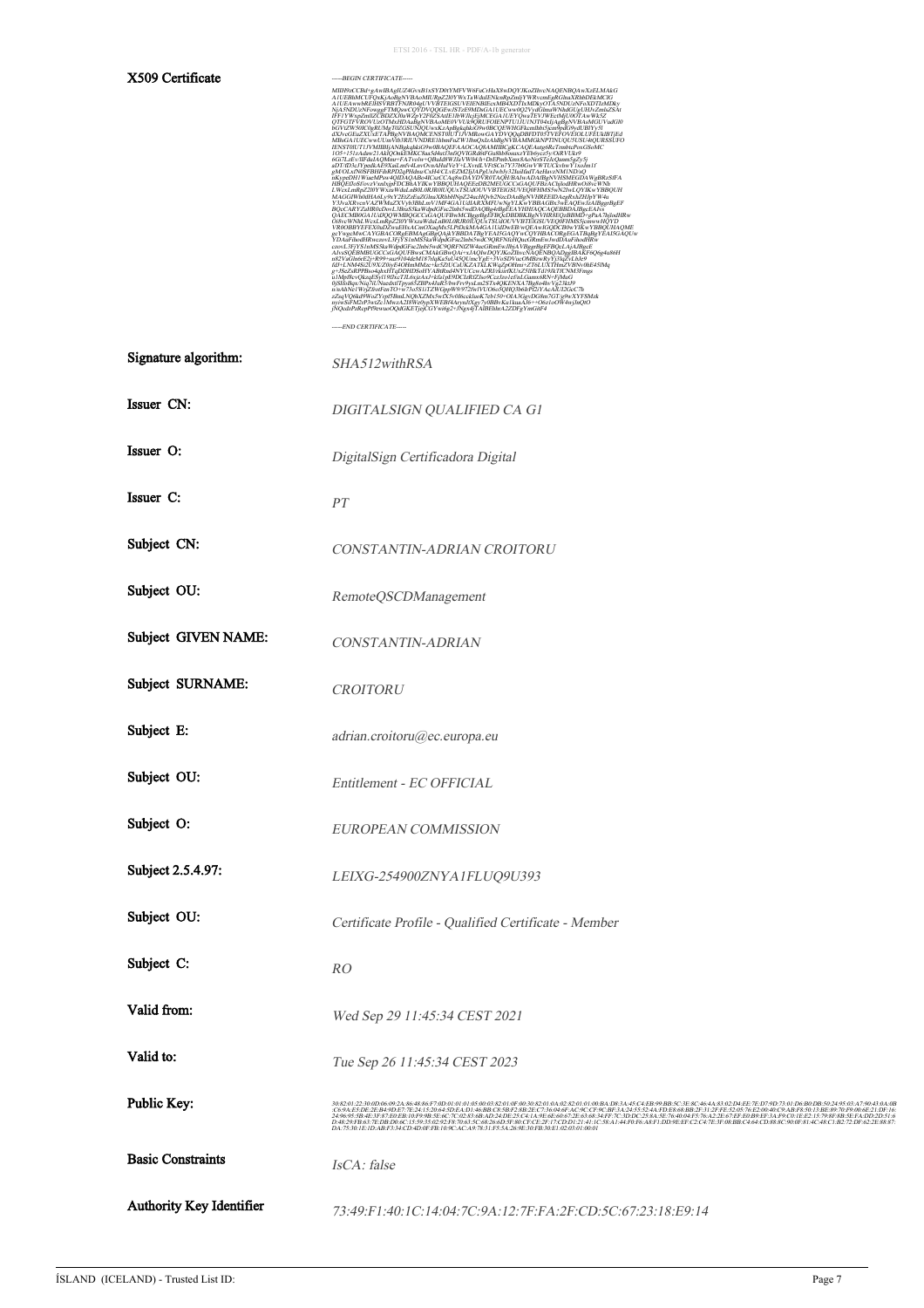| <b>Authority Info Access</b>    | http://qca-g1.digitalsign.pt/DIGITALSIGNQUALIFIEDCAG1.p7b                                           |  |  |
|---------------------------------|-----------------------------------------------------------------------------------------------------|--|--|
|                                 | http://qca-g1.digitalsign.pt/ocsp                                                                   |  |  |
| <b>Subject Alternative Name</b> | adrian.croitoru@ec.europa.eu                                                                        |  |  |
| <b>Certificate Policies</b>     | Policy OID: 1.3.6.1.4.1.25596.4.1.1                                                                 |  |  |
|                                 | CPS pointer: http://pki.digitalsign.pt                                                              |  |  |
|                                 | Policy OID: 1.3.6.1.4.1.25596.4.2.1.1.1.4                                                           |  |  |
|                                 | Policy OID: 0.4.0.194112.1.2                                                                        |  |  |
| <b>Extended Key Usage</b>       | id kp clientAuth                                                                                    |  |  |
| <b>CRL Distribution Points</b>  | http://qca-g1.digitalsign.pt/DIGITALSIGNQUALIFIEDCAG1.crl                                           |  |  |
| Subject Key Identifier          | 45:F4:B8:36:70:B8:41:F1:00:29:8E:5D:AA:8C:C7:92:CF:B4:37:24                                         |  |  |
| QCStatements - crit. = false    | id etsi qcs QcCompliance                                                                            |  |  |
|                                 | id etsi qcs QcSSCD                                                                                  |  |  |
| Key Usage:                      | nonRepudiation                                                                                      |  |  |
| Thumbprint algorithm:           | <b>SHA-256</b>                                                                                      |  |  |
| Thumbprint:                     | 64:A9:CD:80:29:2F:DB:5A:64:96:EC:FC:F0:DF:DB:E6:A4:41:FB:CE:DF:E3:6F:0B:21:4A:8F:45:2<br>E:77:AF:AS |  |  |

## EU TSL digital identities

| TSL Scheme Operator certificate fields details |                                                                                                                                                                                                                                                                                                                                                                                                                                                                                                                                                                                                                                                                                                                                                                                                                                                                                                                                                                                                                                                                                                                                                                                                                                                                                                                                                                                                                                                                                                                                                                                                                                                                                                                                                                                                                                                                                                                                                                                                                                               |  |
|------------------------------------------------|-----------------------------------------------------------------------------------------------------------------------------------------------------------------------------------------------------------------------------------------------------------------------------------------------------------------------------------------------------------------------------------------------------------------------------------------------------------------------------------------------------------------------------------------------------------------------------------------------------------------------------------------------------------------------------------------------------------------------------------------------------------------------------------------------------------------------------------------------------------------------------------------------------------------------------------------------------------------------------------------------------------------------------------------------------------------------------------------------------------------------------------------------------------------------------------------------------------------------------------------------------------------------------------------------------------------------------------------------------------------------------------------------------------------------------------------------------------------------------------------------------------------------------------------------------------------------------------------------------------------------------------------------------------------------------------------------------------------------------------------------------------------------------------------------------------------------------------------------------------------------------------------------------------------------------------------------------------------------------------------------------------------------------------------------|--|
| Version:                                       | 3                                                                                                                                                                                                                                                                                                                                                                                                                                                                                                                                                                                                                                                                                                                                                                                                                                                                                                                                                                                                                                                                                                                                                                                                                                                                                                                                                                                                                                                                                                                                                                                                                                                                                                                                                                                                                                                                                                                                                                                                                                             |  |
| Serial Number:                                 | 362671125803220245397713982254227056881701192273                                                                                                                                                                                                                                                                                                                                                                                                                                                                                                                                                                                                                                                                                                                                                                                                                                                                                                                                                                                                                                                                                                                                                                                                                                                                                                                                                                                                                                                                                                                                                                                                                                                                                                                                                                                                                                                                                                                                                                                              |  |
| X509 Certificate                               | ----- BEGIN CERTIFICATE -----<br>dXN0bGluayBCVkJBMScwJQYDVQQDDB5RdW9WYWRpcyBCZWxnaXVtIEIzc3VpbmcgQ0EgRzIwHhcN<br>STEWARTSJAD-20DDMAWR-NMCWMTEMDE1ODA wWYCHWEH MAKGATUEEDMACORUSTLES AREANTAMDE0DDMAWR-NMCWMTEMDE1ODA WYCHWEH MA<br>CarVjdGOYY XRILUdlmaVy YWWEHMDE1ODA wWYCHWEH MAKGATUEEDMACORUSTLESAARDEN MAKGATUEEDMACORUSTLESAARDEN<br>CarVjdGOYY<br>RSBWQU4eREUgRVVST1BFU0UgVU5JRTEeMBoGA1UEAwwTRXVyb3BIYW4gQ29tbWlze2lvhjCCASIw<br>DQYJR6ZlftveNAQEBBQADggEPADCCAQeCggEBAMCq40SQWqaRkbcSnsdPjLKyxghYzBLJCmeN3/nd<br>D5mMzhy9tsP8WQpsfi8CnMD5tasEEmS5Fj73DQ+sL9PtyfmLzBJVhuCyzwKpDiFAhAa<br>$a6+oCh918ZUcPDVXpCtGA3t6WS0pCgrIJNkZcqu2yIWUZxivVOACYmkxmWhWnGc7LRal.v80PC10Q ERL2BzV+mKb2tQyIUphpP18hd9LG9EwCvSSXv0tb4rK1C+llcxuYsu7dNyfwyUHDBnu15452c3O$<br>18N5+GSI9uiEmOl8s+1-fbubn61RskePhk3ISURPGIAeDKV9pCZezBGysq5IINkC1C4AtYS2eKFeC<br>AwEAAaOCAmowggJmMB8GA1UdIwQYMBaAFII/sDGXEngna37APUVRAEII/VGMHcGCC5GAQUFBwEB<br>BGswaTA4BggrBgEFBQewAoYsaHR0eDovL3RydXN0LnF1b3ZhZGbzZ2xvYmFs1.mNvbS9<br>Mi5jcnQwLQYIKwYBBQUHMAGGIWh0dHA6Ly91dy5vY3NwLnF1b3ZhZGlzZ2xvYmFsLmNvbTBaBgNV<br>HSAEUzBRMEQGCisGAQQBvlgBgxAwNjA0BggrBgEFBQcCARYoaHR0cDovL3d3dy5xdW92YWRpc2ds<br>b2JhbC5jb20vcmVwb3NpdG9yeTAJBgcEAIvsOAEDMCkGA1UdJQOiMCAGCCsGAQUFBwMCBggrBgEF<br>BQcDBAYKKwYBBAGCNwoDDDCBiwYIKwYBBQUHAQMEtzB9MBUGCCsGAQUFBwsCMAkGBwQAi+xJAQIw<br>BBÖspnrB2Vq7SM99egtŽxs2jZv1QOjAOBgNVHQ8BAfŠEBAMCBsAwEwYKKoZIhvcvAQEJAgQFMAMC<br>BROBRIDG - VAN SOMEROLOGIE (SOMEROLOGIE) (SOMEROLOGIE) (SOMEROLOGIE) (SOMEROLOGIE) (SOMEROLOGIE) (SOMEROLOGIE) (SOMEROLOGIE) (SOMEROLOGIE) (SOMEROLOGIE) (SOMEROLOGIE) (SOMEROLOGIE) (SOMEROLOGIE) (SOMEROLOGIE) (SOMEROLOGIE)<br>ak9buDO7cu5yhKEuLCERTga2QvbGSeiFAa6KuyPGY1Ad9AOuz5KPyyfVG0h31FvNL0MnAib1IpZr<br>7mPQgWOsEX9ipgQXoE2Rh11yydTiKwmyTTrp/uMOJp+6UD06IdgPkHmqnqaKkqzGu6RKiHLqYWX5<br>qhWXt0EatHQ0YY+92B03cDTLMgjPHKY+wN6qPfetz0oQNmort+G2HIXb9P+Q43sqMjXpQY/I3YmM<br>0VBmcYWUon11BOavnGGOCVVPBQFKU6Kt7r69li1CmfA7KgK7Jn2o/jb8BupWUPGej++MkkrFDS0T<br>6tmNH9ZDteyO3dSyOcl1IHcs<br>----END CERTIFICATE---- |  |
| Signature algorithm:                           | SHA256withRSA                                                                                                                                                                                                                                                                                                                                                                                                                                                                                                                                                                                                                                                                                                                                                                                                                                                                                                                                                                                                                                                                                                                                                                                                                                                                                                                                                                                                                                                                                                                                                                                                                                                                                                                                                                                                                                                                                                                                                                                                                                 |  |
| Issuer CN:                                     | Quo Vadis Belgium Issuing CA G2                                                                                                                                                                                                                                                                                                                                                                                                                                                                                                                                                                                                                                                                                                                                                                                                                                                                                                                                                                                                                                                                                                                                                                                                                                                                                                                                                                                                                                                                                                                                                                                                                                                                                                                                                                                                                                                                                                                                                                                                               |  |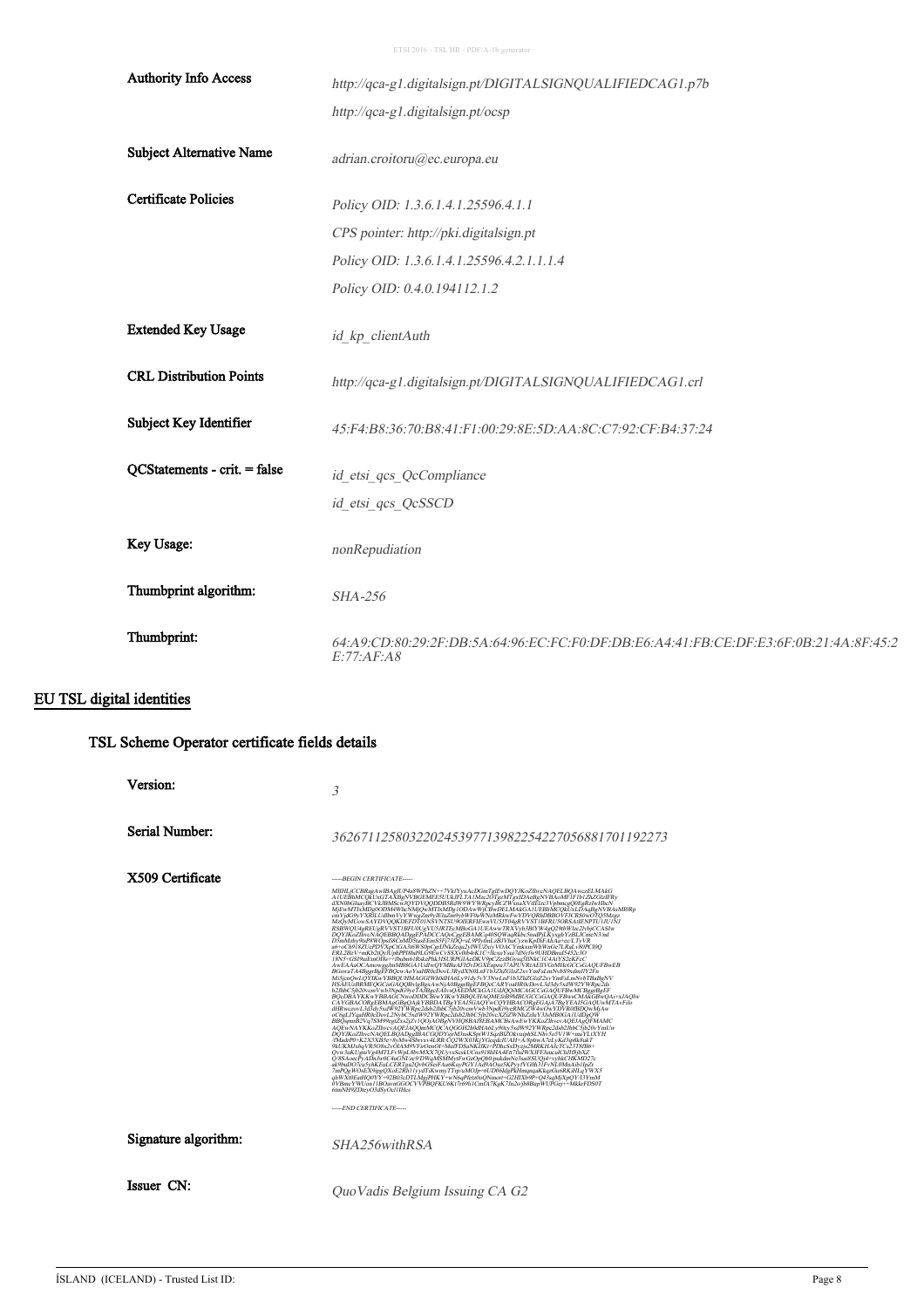|  |  | ETSI 2016 - TSL HR - PDF/A-1b generator |
|--|--|-----------------------------------------|

| Issuer O:                      | QuoVadis Trustlink BVBA                                                                                                                                                                                                           |
|--------------------------------|-----------------------------------------------------------------------------------------------------------------------------------------------------------------------------------------------------------------------------------|
| Issuer 2.5.4.97:               | NTRBE-0537698318                                                                                                                                                                                                                  |
| Issuer C:                      | BЕ                                                                                                                                                                                                                                |
| Subject CN:                    | European Commission                                                                                                                                                                                                               |
| Subject O:                     | COMMISSION DE L'UNION EUROPEENNE - COMMISSIE VAN DE EUROPESE UNIE                                                                                                                                                                 |
| Subject 2.5.4.97:              | NTRBE-0949383342                                                                                                                                                                                                                  |
| Subject OU:                    | Directorate-General for Informatics                                                                                                                                                                                               |
| Subject C:                     | BЕ                                                                                                                                                                                                                                |
| Valid from:                    | Thu Jan 21 09:48:38 CET 2021                                                                                                                                                                                                      |
| Valid to:                      | Sun Jan 21 09:58:00 CET 2024                                                                                                                                                                                                      |
| Public Key:                    | 3082.01.22:30.0D:06:09:24:86:48:86:F7:0D:01:01:01:00:32:01:0F:08:30:30:01:00:20:02:04:03:44:04:94:A-919:13:399EC7:4F:8CB2B2C6:08:8CC:12C9:0A:67:8D:DFF9:DD:0F99:8CCE:1C<br>BD:66:03:FC:8EA 6C7E2:029:C0:F9:B5:B84:E6:49916:EE7:0D |
| Authority Key Identifier       | 87:C9:BC:31:97:12:7A:73:BB:7E:C0:3D:45:51:B4:01:25:95:51:AB                                                                                                                                                                       |
|                                |                                                                                                                                                                                                                                   |
| Authority Info Access          | http://trust.quovadisglobal.com/qvbecag2.crt                                                                                                                                                                                      |
|                                | http://uw.ocsp.quovadisglobal.com                                                                                                                                                                                                 |
| <b>Certificate Policies</b>    | Policy OID: 1.3.6.1.4.1.8024.1.400                                                                                                                                                                                                |
|                                | CPS pointer: http://www.quovadisglobal.com/repository                                                                                                                                                                             |
|                                | Policy OID: 0.4.0.194112.1.3                                                                                                                                                                                                      |
| <b>Extended Key Usage</b>      | id_kp_clientAuth - Unknown ExtendedKeyUsage OID: 1.3.6.1.4.1.311.10.3.12                                                                                                                                                          |
| QCStatements - crit. = false   |                                                                                                                                                                                                                                   |
|                                | id etsi qcs QcCompliance<br>id_etsi_qcs_QcSSCD                                                                                                                                                                                    |
| <b>CRL Distribution Points</b> | http://crl.quovadisglobal.com/qvbecag2.crl                                                                                                                                                                                        |
| Subject Key Identifier         | 2C:A6:7A:C1:D9:5A:BB:48:CF:7D:7A:0B:59:C6:CD:A3:66:FD:50:3A                                                                                                                                                                       |
| Key Usage:                     | digitalSignature - nonRepudiation                                                                                                                                                                                                 |
| Thumbprint algorithm:          | <b>SHA-256</b>                                                                                                                                                                                                                    |

### EU TSL digital identities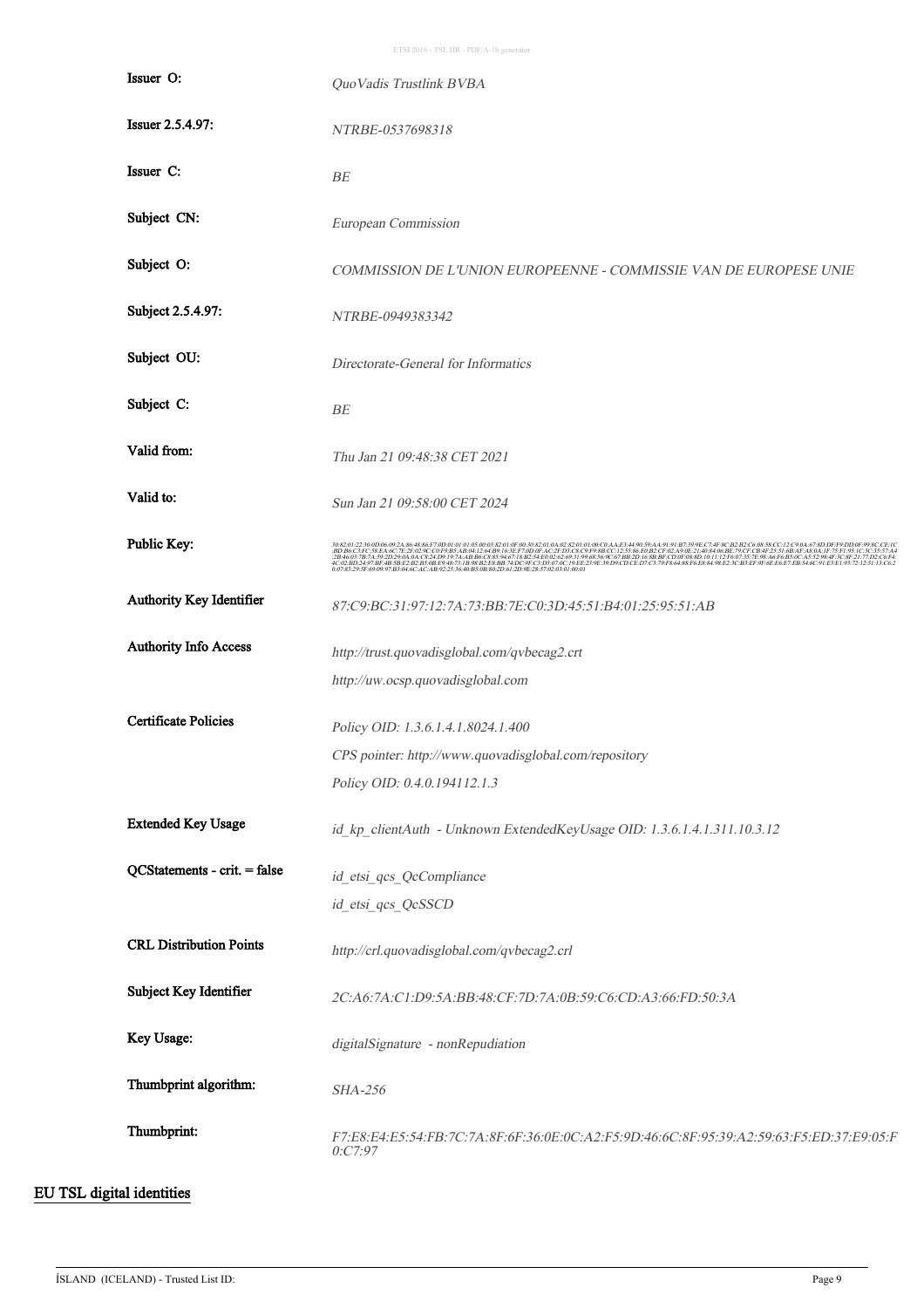### TSL Scheme Operator certificate fields details

| Version:             | 3                                                                                                                                                                                                                                                                                                                                                                                                                                                                                                                                                                                                                                                                                                                                                                                                                                                                                                                                                                                                                                                                                                                                                                                                                                                                                                                                                                                                                                                                                                                                                                                                                                                                                                                                                                                                                                                          |
|----------------------|------------------------------------------------------------------------------------------------------------------------------------------------------------------------------------------------------------------------------------------------------------------------------------------------------------------------------------------------------------------------------------------------------------------------------------------------------------------------------------------------------------------------------------------------------------------------------------------------------------------------------------------------------------------------------------------------------------------------------------------------------------------------------------------------------------------------------------------------------------------------------------------------------------------------------------------------------------------------------------------------------------------------------------------------------------------------------------------------------------------------------------------------------------------------------------------------------------------------------------------------------------------------------------------------------------------------------------------------------------------------------------------------------------------------------------------------------------------------------------------------------------------------------------------------------------------------------------------------------------------------------------------------------------------------------------------------------------------------------------------------------------------------------------------------------------------------------------------------------------|
| Serial Number:       | 15008860349683696530586013866695132338367293834                                                                                                                                                                                                                                                                                                                                                                                                                                                                                                                                                                                                                                                                                                                                                                                                                                                                                                                                                                                                                                                                                                                                                                                                                                                                                                                                                                                                                                                                                                                                                                                                                                                                                                                                                                                                            |
| X509 Certificate     | -----BEGIN CERTIFICATE-----<br>MIIHSIOC CHAPAPERIONS (SAMEROVACA) (SAMEROVACA)<br>MIIHSIOC CHAPAPERIONS (SAMERONING VACA)<br>ALIEBANCIA (MERCHING VACA)<br>ALIEBANCIA (MERCHING VACA)<br>ALIEBANCIA (SAMERONING VACA)<br>ALIEBANCIA (SAMERONING VACA)<br>ALIEBANCIA (SAME<br>YWxzaWduLnB0L0RJR0IUQUxTSUdOUVVBTEIGSUVEQ0FHMS5wN21wLQYIKwYBBQUHMAGGIWh0dHA6<br>Ly%Y2EtZzEdZGImMXhbHNpZ24ucHQvbZNxzDApBgNVHREEI/AggR5bcG9zdG9xbDMuYXBsYWRh<br>c0BIYy51dXJvcGEuZXUwXgYDVR0gBFcwVTA2BgsrBgEEAYHHFAQBATAnMCUGCCSGAQUFBw<br>dHRwOi8vcGipLmRpZ2l0YWxzaWduLnB0MBAGDisGAQQBgcd8BAIBAQEEMAkGBwQAi+xAAQIwHQYD<br>VR0JBBYwFAYIKwYBBQUHAwIGCCSGAQUFBwMEMEGGAIUdHwRDMEEwP6A9oDuG0WhddHA6LysxY2Et<br>ZzEuZGinaXRbbHNpZ24ucHQvREHISVRBTFNJR05RVUFMSUZJRURDQUcxLmNybDAdBgNV<br>TK7kKcckq1yO29zWWVbTXsoQDNswDgYDVR0PAQH/BAQDAgZAMIHTBggrBgfcFBQcBAwSBxjCBwzAI<br>BgYEA15GAQEwCAYGBACORgEEMBMGBgQAjkYBBJAJkPgcEA15GAQYBMGoGBgQAjkYBBTEgMC4WKGh0<br>dHBzOi8vcWNhLWcxLmRpZ2l0YWxzaWduLnB0L1BEU19vdC5wZGYTAnB0MC4WKGh0dH<br>LWexLmRpZ210YWxzaWduLnB0L1BEU191bi5wZGYTAmVuMBUGCCsGAQUFBwsCMAkGBwQAi+xJAQEw<br>FQYIKwYBBQUHCwiwCQYHBACLTEkBAjANBgkqhkG9w0BAQ0FAAQCAgEAJu2ay08mPKn2pS/Mc966<br>RLsQxEAIx7baADy3Pe9p1DBdmXXDkuTCLH4P2ALzrPRRIgrTnQ5w70RxnZw6pNZyBj/d3<br>$\begin{array}{l} \textbf{L1}[\textbf{S}(\textbf{0},\textbf{1},\textbf{2},\textbf{3},\textbf{1},\textbf{1},\textbf{1},\textbf{1},\textbf{1},\textbf{1},\textbf{1},\textbf{1},\textbf{1},\textbf{1},\textbf{1},\textbf{1},\textbf{1},\textbf{1},\textbf{1},\textbf{1},\textbf{1},\textbf{1},\textbf{1},\textbf{1},\textbf{1},\textbf{1},\textbf{1},\textbf{1},\textbf{1},\textbf{1},\textbf{1},\textbf{1},\textbf{1},\text$<br>${rEJ49ESIPov1NiUQlalNPQp8xLyu+TmTIZ3n43bedolobt8AFawB2jkDCSdz8flikPIh dS336hWM}$ ${rmG38RsKu/ Xp XyyK05+UeLp eYu2YOutn7bUVKlyWLZs aS59kwalib Y=}$<br>-----END CERTIFICATE----- |
| Signature algorithm: | SHA512withRSA                                                                                                                                                                                                                                                                                                                                                                                                                                                                                                                                                                                                                                                                                                                                                                                                                                                                                                                                                                                                                                                                                                                                                                                                                                                                                                                                                                                                                                                                                                                                                                                                                                                                                                                                                                                                                                              |
| Issuer CN:           | DIGITALSIGN QUALIFIED CA G1                                                                                                                                                                                                                                                                                                                                                                                                                                                                                                                                                                                                                                                                                                                                                                                                                                                                                                                                                                                                                                                                                                                                                                                                                                                                                                                                                                                                                                                                                                                                                                                                                                                                                                                                                                                                                                |
| Issuer O:            | DigitalSign Certificadora Digital                                                                                                                                                                                                                                                                                                                                                                                                                                                                                                                                                                                                                                                                                                                                                                                                                                                                                                                                                                                                                                                                                                                                                                                                                                                                                                                                                                                                                                                                                                                                                                                                                                                                                                                                                                                                                          |
| Issuer C:            | PT                                                                                                                                                                                                                                                                                                                                                                                                                                                                                                                                                                                                                                                                                                                                                                                                                                                                                                                                                                                                                                                                                                                                                                                                                                                                                                                                                                                                                                                                                                                                                                                                                                                                                                                                                                                                                                                         |
| Subject CN:          | <i>APOSTOLOS APLADAS</i>                                                                                                                                                                                                                                                                                                                                                                                                                                                                                                                                                                                                                                                                                                                                                                                                                                                                                                                                                                                                                                                                                                                                                                                                                                                                                                                                                                                                                                                                                                                                                                                                                                                                                                                                                                                                                                   |
| Subject OU:          | RemoteQSCDManagement                                                                                                                                                                                                                                                                                                                                                                                                                                                                                                                                                                                                                                                                                                                                                                                                                                                                                                                                                                                                                                                                                                                                                                                                                                                                                                                                                                                                                                                                                                                                                                                                                                                                                                                                                                                                                                       |
| Subject GIVEN NAME:  | <i>APOSTOLOS</i>                                                                                                                                                                                                                                                                                                                                                                                                                                                                                                                                                                                                                                                                                                                                                                                                                                                                                                                                                                                                                                                                                                                                                                                                                                                                                                                                                                                                                                                                                                                                                                                                                                                                                                                                                                                                                                           |
| Subject SURNAME:     | <i>APLADAS</i>                                                                                                                                                                                                                                                                                                                                                                                                                                                                                                                                                                                                                                                                                                                                                                                                                                                                                                                                                                                                                                                                                                                                                                                                                                                                                                                                                                                                                                                                                                                                                                                                                                                                                                                                                                                                                                             |
| Subject E:           | apostolos.apladas@ec.europa.eu                                                                                                                                                                                                                                                                                                                                                                                                                                                                                                                                                                                                                                                                                                                                                                                                                                                                                                                                                                                                                                                                                                                                                                                                                                                                                                                                                                                                                                                                                                                                                                                                                                                                                                                                                                                                                             |
| Subject OU:          | Entitlement - EC STATUTORY STAFF                                                                                                                                                                                                                                                                                                                                                                                                                                                                                                                                                                                                                                                                                                                                                                                                                                                                                                                                                                                                                                                                                                                                                                                                                                                                                                                                                                                                                                                                                                                                                                                                                                                                                                                                                                                                                           |
| Subject O:           | <b>EUROPEAN COMMISSION</b>                                                                                                                                                                                                                                                                                                                                                                                                                                                                                                                                                                                                                                                                                                                                                                                                                                                                                                                                                                                                                                                                                                                                                                                                                                                                                                                                                                                                                                                                                                                                                                                                                                                                                                                                                                                                                                 |
| Subject 2.5.4.97:    | LEIXG-254900ZNYA1FLUQ9U393                                                                                                                                                                                                                                                                                                                                                                                                                                                                                                                                                                                                                                                                                                                                                                                                                                                                                                                                                                                                                                                                                                                                                                                                                                                                                                                                                                                                                                                                                                                                                                                                                                                                                                                                                                                                                                 |
| Subject OU:          | Certificate Profile - Qualified Certificate - Member                                                                                                                                                                                                                                                                                                                                                                                                                                                                                                                                                                                                                                                                                                                                                                                                                                                                                                                                                                                                                                                                                                                                                                                                                                                                                                                                                                                                                                                                                                                                                                                                                                                                                                                                                                                                       |
| Subject C:           | <b>GR</b>                                                                                                                                                                                                                                                                                                                                                                                                                                                                                                                                                                                                                                                                                                                                                                                                                                                                                                                                                                                                                                                                                                                                                                                                                                                                                                                                                                                                                                                                                                                                                                                                                                                                                                                                                                                                                                                  |
| Valid from:          | Thu Sep 30 20:56:17 CEST 2021                                                                                                                                                                                                                                                                                                                                                                                                                                                                                                                                                                                                                                                                                                                                                                                                                                                                                                                                                                                                                                                                                                                                                                                                                                                                                                                                                                                                                                                                                                                                                                                                                                                                                                                                                                                                                              |
| Valid to:            | Fri May 10 20:56:17 CEST 2024                                                                                                                                                                                                                                                                                                                                                                                                                                                                                                                                                                                                                                                                                                                                                                                                                                                                                                                                                                                                                                                                                                                                                                                                                                                                                                                                                                                                                                                                                                                                                                                                                                                                                                                                                                                                                              |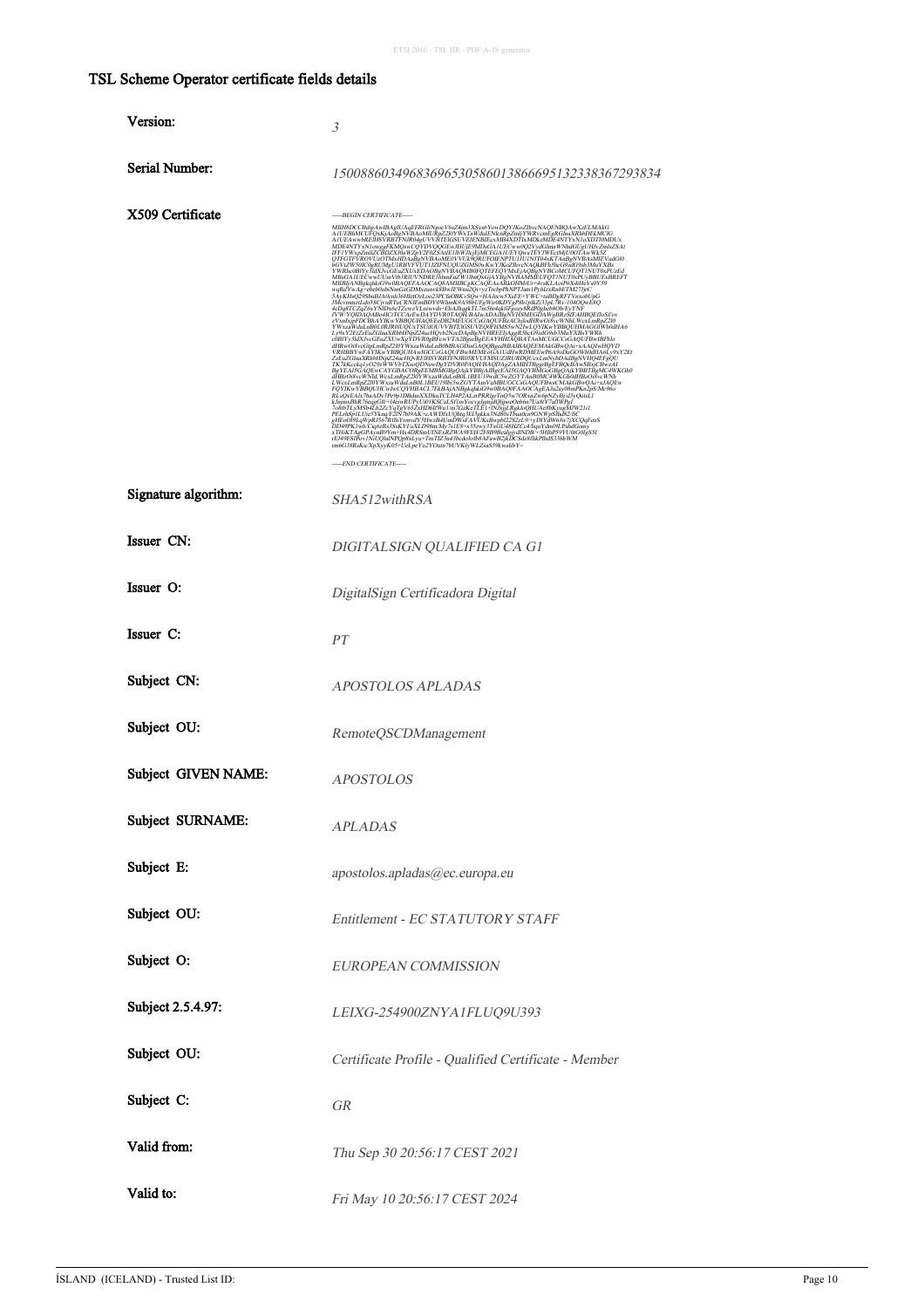| ETSI 2016 - TSL HR - PDF/A-1b generator |  |  |
|-----------------------------------------|--|--|

| Public Key:                     | 3082-0122304026692A364836F74D4141415400332414F403082414A4282414140B046618732252BFB8BEC28B8PE97E2D1DE56CD18E7DC2:A45D634020F9E6DE6F4<br>B9B88D986CC60CCC5BA71BE4F91C091169E0D908BECB34EB71BA4F84D3D325A9B53F2848CF14676C44CC4BB263 |
|---------------------------------|-----------------------------------------------------------------------------------------------------------------------------------------------------------------------------------------------------------------------------------|
| <b>Basic Constraints</b>        | IsCA: false                                                                                                                                                                                                                       |
| Authority Key Identifier        | 73:49:F1:40:1C:14:04:7C:9A:12:7F:FA:2F:CD:5C:67:23:18:E9:14                                                                                                                                                                       |
| <b>Authority Info Access</b>    | http://qca-g1.digitalsign.pt/DIGITALSIGNQUALIFIEDCAG1.p7b                                                                                                                                                                         |
|                                 | http://qca-g1.digitalsign.pt/ocsp                                                                                                                                                                                                 |
| <b>Subject Alternative Name</b> | apostolos.apladas@ec.europa.eu                                                                                                                                                                                                    |
| <b>Certificate Policies</b>     | Policy OID: 1.3.6.1.4.1.25596.4.1.1                                                                                                                                                                                               |
|                                 | CPS pointer: http://pki.digitalsign.pt                                                                                                                                                                                            |
|                                 | Policy OID: 1.3.6.1.4.1.25596.4.2.1.1.1.4                                                                                                                                                                                         |
|                                 | Policy OID: 0.4.0.194112.1.2                                                                                                                                                                                                      |
| <b>Extended Key Usage</b>       | id kp_clientAuth                                                                                                                                                                                                                  |
| <b>CRL Distribution Points</b>  | http://qca-g1.digitalsign.pt/DIGITALSIGNQUALIFIEDCAG1.crl                                                                                                                                                                         |
| Subject Key Identifier          | 4C:AE:E4:29:C7:24:AB:5C:8E:DB:DC:D6:59:56:D3:5E:CA:10:0C:DB                                                                                                                                                                       |
| QCStatements - crit. = false    | id etsi qcs QcCompliance                                                                                                                                                                                                          |
|                                 | id etsi qcs QcSSCD                                                                                                                                                                                                                |
| Key Usage:                      | nonRepudiation                                                                                                                                                                                                                    |
| Thumbprint algorithm:           | <b>SHA-256</b>                                                                                                                                                                                                                    |
| Thumbprint:                     | 26:97:CD:0F:55:AE:D0:90:50:55:89:4E:E0:B6:3D:7C:31:C8:75:55:4C:C6:39:4B:5C:35:41:CA:CB:<br>4B.1E.F1                                                                                                                               |

### EU TSL digital identities

TSL Scheme Operator certificate fields details

| <b>Version:</b> |                                                 |
|-----------------|-------------------------------------------------|
| Serial Number:  | 60213747836971875367469109022676830970210644486 |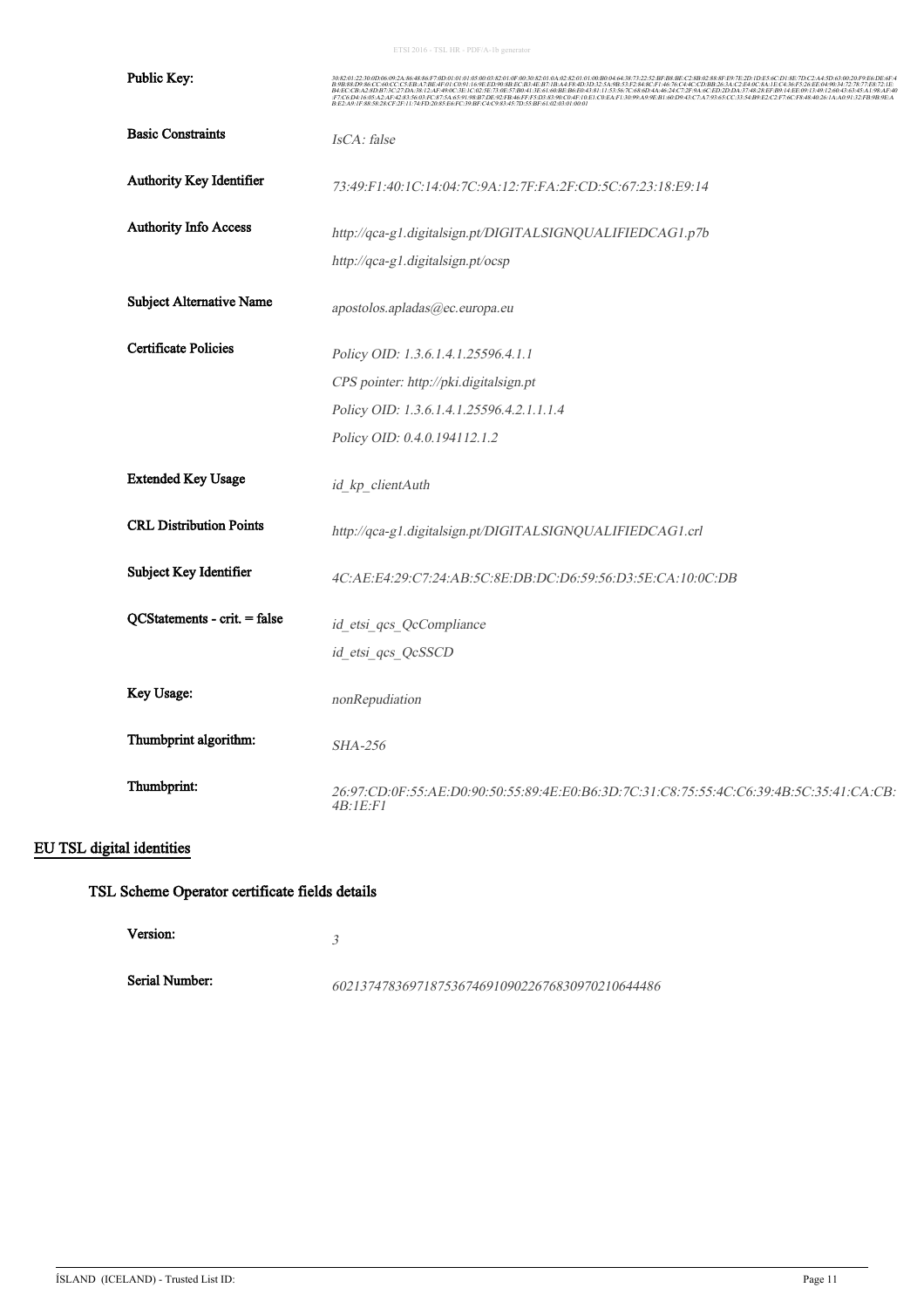| X509 Certificate             | -----BEGIN CERTIFICATE-----                                                                                                                                                                                                                                                                               |
|------------------------------|-----------------------------------------------------------------------------------------------------------------------------------------------------------------------------------------------------------------------------------------------------------------------------------------------------------|
|                              | -----END CERTIFICATE-----                                                                                                                                                                                                                                                                                 |
| Signature algorithm:         | SHA256withRSA                                                                                                                                                                                                                                                                                             |
| Issuer CN:                   | QuoVadis Belgium Issuing CA G2                                                                                                                                                                                                                                                                            |
| Issuer O:                    | QuoVadis Trustlink BVBA                                                                                                                                                                                                                                                                                   |
| <b>Issuer 2.5.4.97:</b>      | NTRBE-0537698318                                                                                                                                                                                                                                                                                          |
| Issuer C:                    | BЕ                                                                                                                                                                                                                                                                                                        |
| Subject CN:                  | European Commission                                                                                                                                                                                                                                                                                       |
| Subject O:                   | COMMISSION DE L'UNION EUROPEENNE - COMMISSIE VAN DE EUROPESE UNIE                                                                                                                                                                                                                                         |
| Subject 2.5.4.97:            | NTRBE-0949383342                                                                                                                                                                                                                                                                                          |
| Subject OU:                  | DG for Communications Networks, Content and Technology                                                                                                                                                                                                                                                    |
| Subject C:                   | BЕ                                                                                                                                                                                                                                                                                                        |
| Valid from:                  | Thu Jan 21 09:48:23 CET 2021                                                                                                                                                                                                                                                                              |
| Valid to:                    | Sun Jan 21 09:58:00 CET 2024                                                                                                                                                                                                                                                                              |
| Public Key:                  | 30:82:01:22:30:0D:06:09:2A:8648:86:F7:0D:01:01:05:00:03:82:01:0F:00:30:82:01:0A:02:82:01:01:00:ED:0F:56:E7:3F:3D:2F:C8:8D:20:C4:7F:98:7B:F3:04:CA:CB:31:D5:35:B2:5E:64:F6:4A:35:FC:4F:4A:11:DF:AC:AE<br>B:AB:E3:AC:37:94:57:E5:7F:DB:98:81:B4:DF:78:FB:62:7F:83:7F:00:8A:C0:4E:1E:2A:C6:47:02:03:01:00:01 |
| Authority Key Identifier     | 87:C9:BC:31:97:12:7A:73:BB:7E:C0:3D:45:51:B4:01:25:95:51:AB                                                                                                                                                                                                                                               |
| <b>Authority Info Access</b> | http://trust.quovadisglobal.com/qvbecag2.crt                                                                                                                                                                                                                                                              |
|                              | http://uw.ocsp.quovadisglobal.com                                                                                                                                                                                                                                                                         |
| <b>Certificate Policies</b>  | Policy OID: 1.3.6.1.4.1.8024.1.400                                                                                                                                                                                                                                                                        |
|                              | CPS pointer: http://www.quovadisglobal.com/repository                                                                                                                                                                                                                                                     |
|                              | Policy OID: 0.4.0.194112.1.3                                                                                                                                                                                                                                                                              |
| <b>Extended Key Usage</b>    | id_kp_clientAuth - Unknown ExtendedKeyUsage OID: 1.3.6.1.4.1.311.10.3.12                                                                                                                                                                                                                                  |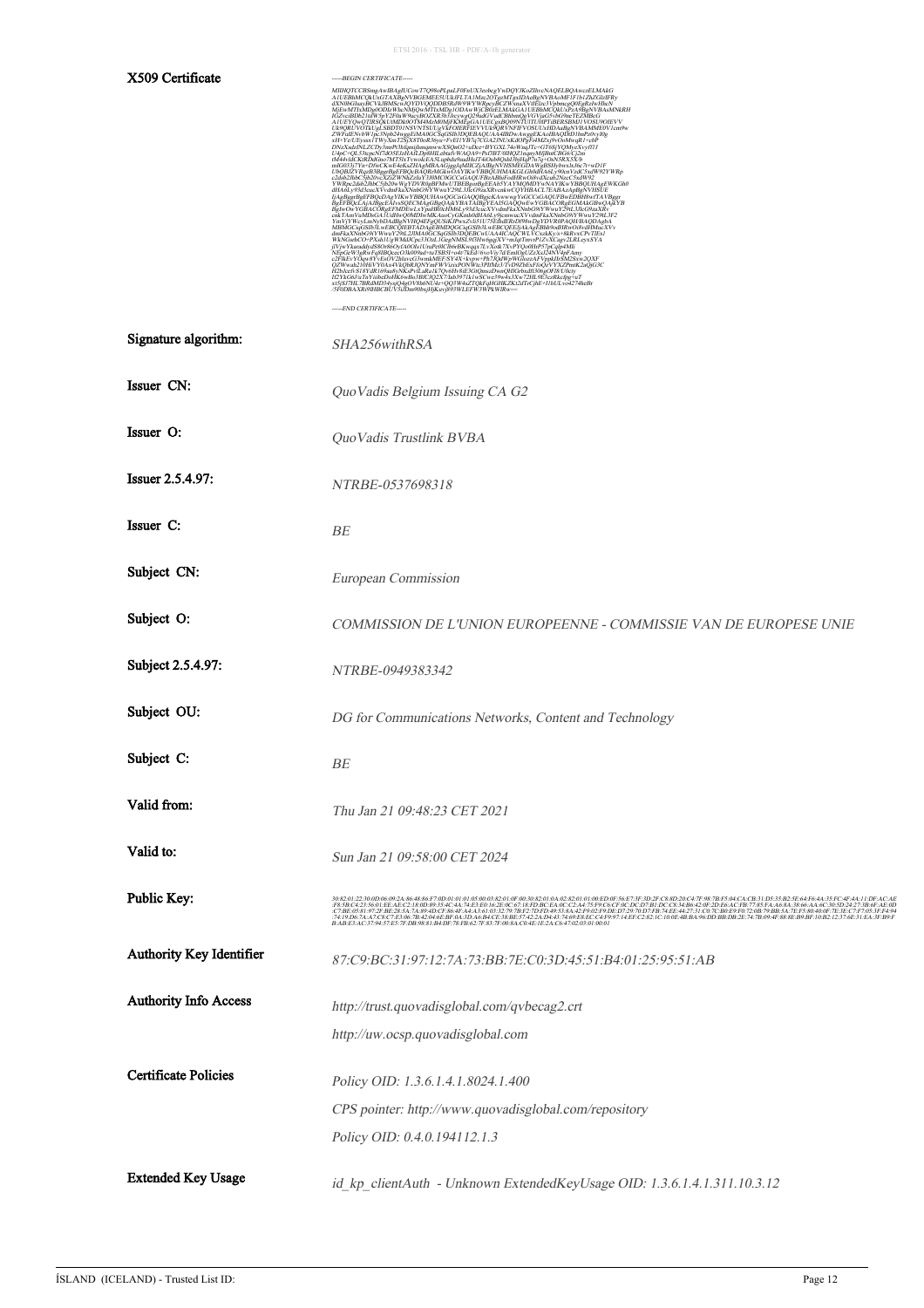| QCStatements - crit. = false       |                              | id etsi qcs QcCompliance                                                                 |  |
|------------------------------------|------------------------------|------------------------------------------------------------------------------------------|--|
|                                    |                              | id etsi qcs QcSSCD                                                                       |  |
| <b>CRL Distribution Points</b>     |                              | http://crl.quovadisglobal.com/qvbecag2.crl                                               |  |
| Subject Key Identifier             |                              | 4A:22:89:3F:0C:59:BE:58:B9:D5:4E:F9:11:F8:5D:11:1A:C3:7F:DF                              |  |
| Key Usage:                         |                              | digitalSignature - nonRepudiation                                                        |  |
| Thumbprint algorithm:              | SHA-256                      |                                                                                          |  |
| Thumbprint:                        | 1:38:BD                      | 91.27:BC:BD:E1:58:6E:02:DB:9D:71:49:88:13:9E:A2:80:5F:21:DC:08:83:48:A7:E4:FE:62:69:89:5 |  |
| TSL Type                           |                              | http://uri.etsi.org/TrstSvc/TrustedList/TSLType/EUlistofthelists                         |  |
| <b>Scheme Territory</b>            | ${\cal E} U$                 |                                                                                          |  |
| Mime Type                          | application/vnd.etsi.tsl+xml |                                                                                          |  |
| <b>Scheme Operator Name</b>        |                              |                                                                                          |  |
| Name                               | $[$ en $]$                   | European Commission                                                                      |  |
| <b>Scheme Type Community Rules</b> |                              |                                                                                          |  |
| <b>URI</b>                         | $[$ en $]$                   | http://uri.etsi.org/TrstSvc/TrustedList/schemerules/EUlistofthelists                     |  |
| List Issue Date Time               | 2022-04-25T13:10:10Z         |                                                                                          |  |
| Next Update                        |                              |                                                                                          |  |
| date Time                          |                              | 2022-10-25T13:10:10Z                                                                     |  |
| <b>Distribution Points</b>         |                              |                                                                                          |  |
| URI                                |                              | https://fjarskiptastofa.is/library/skrar/tsl/tsl.xml                                     |  |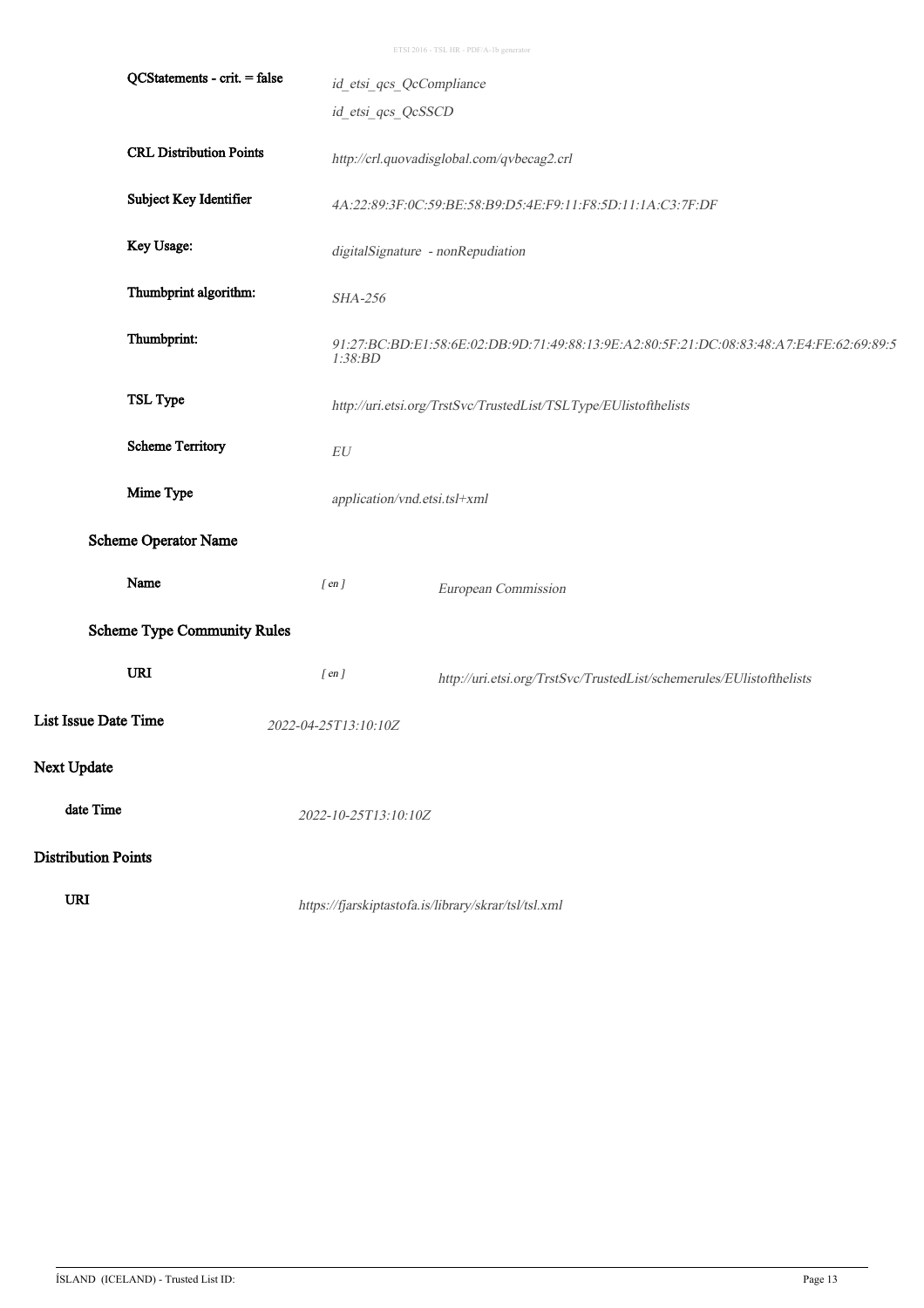### 1 - TSP: Audkenni ehf.

### TSP Name

| Name                       | $[$ en $]$ | Audkenni ehf.                |
|----------------------------|------------|------------------------------|
| TSP Trade Name             |            |                              |
| Name                       | $[$ en $]$ | NTRIS-521000-2790            |
| Name                       | $[$ en $]$ | Audkenni hf                  |
| <b>PostalAddress</b>       |            |                              |
| <b>Street Address</b>      | $[$ en $]$ | Borgartuni 31                |
| Locality                   | $[$ en $]$ | Reykjavik                    |
| <b>Postal Code</b>         | $[$ en $]$ | 105                          |
| <b>Country Name</b>        | $[$ en $]$ | <b>IS</b>                    |
| ElectronicAddress          |            |                              |
| <b>URI</b>                 | $[$ en $]$ | http://www.audkenni.is       |
| <b>URI</b>                 | $[$ en $]$ | mailto:audkenni@audkenni.is  |
| <b>TSP Information URI</b> |            |                              |
| <b>URI</b>                 | $[$ en $]$ | https://repo.audkenni.is/en/ |
|                            |            |                              |

## 1.1 - Service (granted): Fullgilt audkenni

| Service Type Identifier    |            | http://uri.etsi.org/TrstSvc/Svctype/CA/QC                                                                                                                                  |
|----------------------------|------------|----------------------------------------------------------------------------------------------------------------------------------------------------------------------------|
| Service type description   | [en]       | A certificate generation service creating and signing qualified certificates based on the identity and other attributes verified<br>by the relevant registration services. |
| <b>Service Name</b>        |            |                                                                                                                                                                            |
| Name                       | $[$ en $]$ | Fullgilt audkenni                                                                                                                                                          |
| Service digital identities |            |                                                                                                                                                                            |
| Certificate fields details |            |                                                                                                                                                                            |
| Version:                   |            | 3                                                                                                                                                                          |
|                            |            |                                                                                                                                                                            |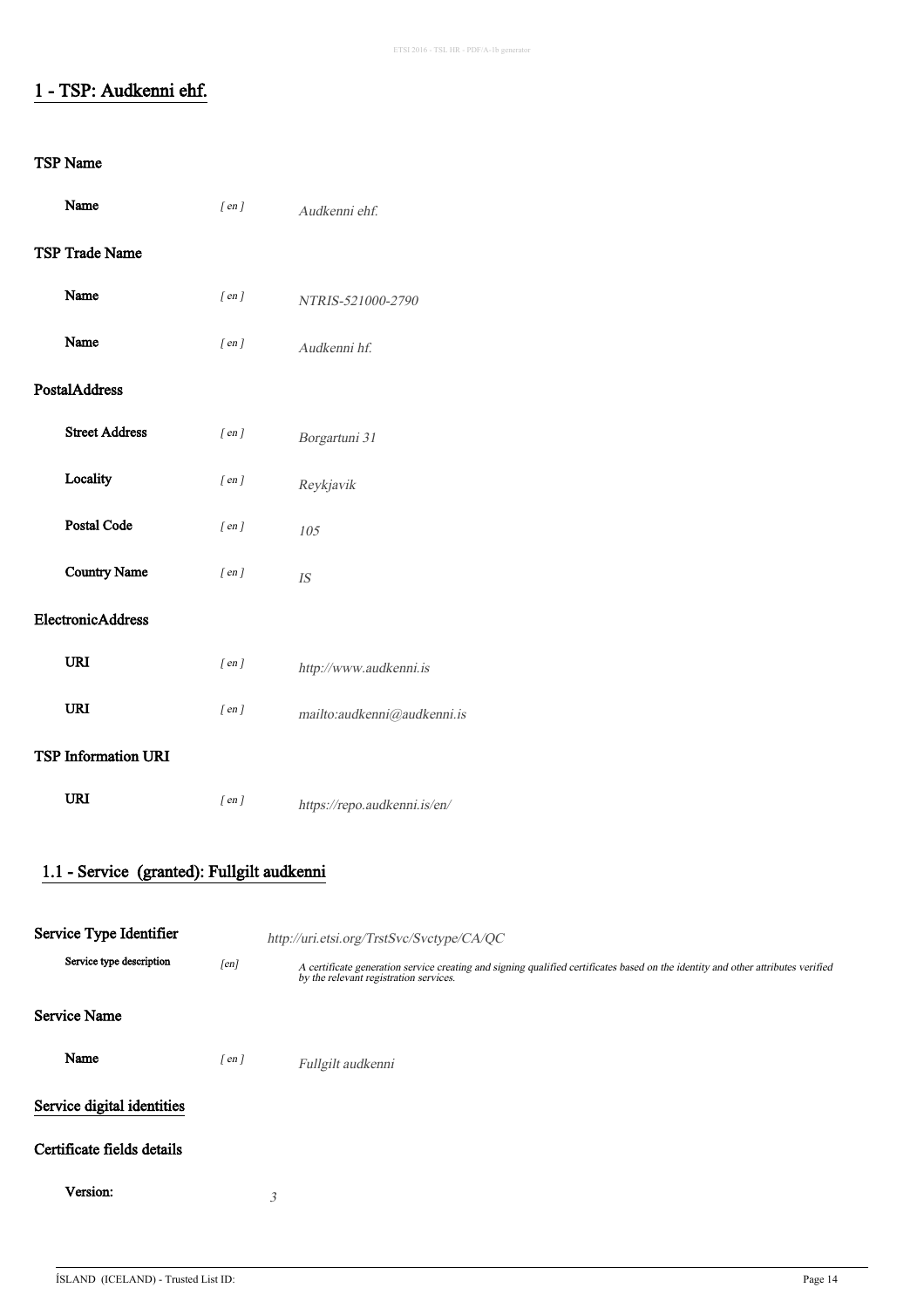## **Serial Number:** 204 X509 Certificate  $REGIN CER TIFICA TE$  $\frac{SADZ-2S3FIBB07}{SADRQB07S0FIBB07S0FIBB07S0FIB07S0FIB07S0FIB07S0FIB07S0FIB07S0FIB07S0FIB07S0FIB07S0FIB07S0FIB07S0FIB07S0FIB07S0FIB07S0FIB07S0FIB07S0FIB07S0FIB07S0FIB07S0FIB07S0FIB07S0FIB07S0FIB07S0FIB07S0FIB07S0FIB07S0FIB07S0FIB07S0FIB07S0FIB07S0FIB07S0F$ кээлэлэг айлс q /virpva11occ1:onAU6smWrxzeDY90gCbgbokuXp5fv6f7gfe83fdn3yMvGxdPes<br>Ndg0thmurRwVxF5fb2KCyYXPLLBrNmbbe97WnOs1guzCipGNzPAsyJiESYZmG2ZIA7LNJ1g90ZtV<br>UJFC3+IdBk4PNilNTWiHMpYE+9lOoaudsB7MSzKqwKzvSxaIL9pLiO== -----END CERTIFICATE----Signature algorithm: SHA1withRSA Issuer CN: **Islandsrot** Issuer OU: Rotarskilriki Issuer O: Fjarmalaraduneyti **Issuer SERIAL NUMBER:** 5501692829 Issuer C: **IS** Subject CN: Fullgilt audkenni Subject OU: Utgefandi fullgildra skilrikja Subject O: Audkenni hf. Subject SERIAL NUMBER: 5210002790 Subject C: *IS* Valid from: Fri Jun 06 22:16:56 CEST 2008 Valid to: Tue Jun 06 22:16:56 CEST 2023 Public Key: **Basic Constraints** IsCA: true - Path length: 0 Certificate Policies Policy OID: 2.16.352.1.1.1.1 CPS text: [Intermediate Certificate Policy] CPS pointer: http://cp.islandsrot.is Authority Key Identifier 65:7C:52:5F:0C:B9:6A:C5:D2:30:5A:02:BD:A0:FB:80:40:B2:1E:BA

ETSI 2016 - TSI, HR - PDE/A-1h generator

#### **CRL Distribution Points** http://crl.islandsrot.is/islandsrot/latest.crl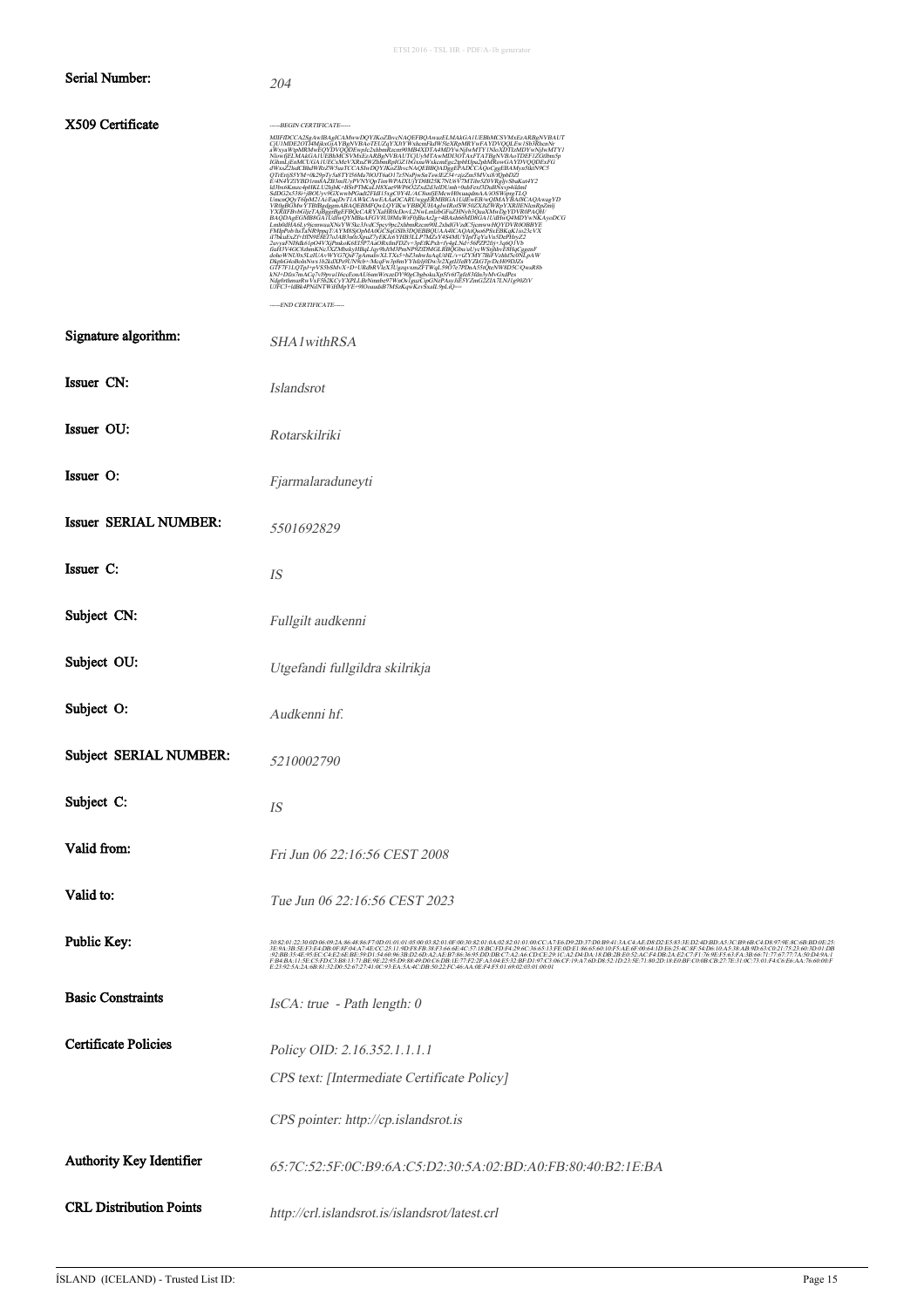| Subject Key Identifier     | C2:29:3E:86:FF:86:C4:DA:35:1F:69:A6:A4:FF:01:83:3C:4A:33:A9                                                                                                                                                                                                                                                                                                                                                                                                                                                                                                                    |
|----------------------------|--------------------------------------------------------------------------------------------------------------------------------------------------------------------------------------------------------------------------------------------------------------------------------------------------------------------------------------------------------------------------------------------------------------------------------------------------------------------------------------------------------------------------------------------------------------------------------|
| Key Usage:                 | keyCertSign - cRLSign                                                                                                                                                                                                                                                                                                                                                                                                                                                                                                                                                          |
| Thumbprint algorithm:      | <b>SHA-256</b>                                                                                                                                                                                                                                                                                                                                                                                                                                                                                                                                                                 |
| Thumbprint:                | 60:58:61:E1:A4:FB:52:3D:CC:B8:22:6D:3C:08:86:7D:5F:24:D6:08:B4:5B:4C:F6:36:6C:7D:0A:E3:<br>C9:7C:F7                                                                                                                                                                                                                                                                                                                                                                                                                                                                            |
| Certificate fields details |                                                                                                                                                                                                                                                                                                                                                                                                                                                                                                                                                                                |
| Version:                   | $\mathfrak{Z}$                                                                                                                                                                                                                                                                                                                                                                                                                                                                                                                                                                 |
| Serial Number:             | 804                                                                                                                                                                                                                                                                                                                                                                                                                                                                                                                                                                            |
| X509 Certificate           | -----BEGIN CERTIFICATE-----<br>MIIFfDCCA2SgAwIBAgICAyQwDQYJKoZIhvcNAQELBQAwazELMAkGA1UEBhMCSVMxEzARBgNVBAUT<br>CjU1MDE2OT14MjkxGjAYBgNVBAoTEUZqYXJtYWxhemFkJWSleXRpMRYwFAYDVQQLEw1Sb3FkhcnVr<br>aWxyaWtpMRMwEQYDVQQDEwpJc2xhbmRzcm90MH4XDTE3MTExNjEzMjgzM1oXDTMyMTE<br>$\label{eq:22} The MMSL2O1HMPR2O1HMPR2O1HMPR2O1HMPR2O1HMPR2O1HMPR2O1HMPR2O1HMPR2O1HMPR2O1HMPR2O1HMPR2O1HMPR2O1HMPR2O1HMPR2O1HMPR2O1HMPR2O1HMPR2O1HMPR2O1HMPR2O1HMPR2O1HMPR2O1HMPR2O1HMPR2O1HMPR2O1HMPR2O1HMPR2O1HMPR2O1HMPR2O1HMPR2O1HMPR2O1HMPR2O1HMPR2O1HMPR2O1HMPR2O1H$<br>-----END CERTIFICATE----- |
| Signature algorithm:       | SHA256withRSA                                                                                                                                                                                                                                                                                                                                                                                                                                                                                                                                                                  |
| Issuer CN:                 | <i>Islandsrot</i>                                                                                                                                                                                                                                                                                                                                                                                                                                                                                                                                                              |
| Issuer OU:                 | Rotarskilriki                                                                                                                                                                                                                                                                                                                                                                                                                                                                                                                                                                  |
| Issuer O:                  | Fjarmalaraduneyti                                                                                                                                                                                                                                                                                                                                                                                                                                                                                                                                                              |
| Issuer SERIAL NUMBER:      | 5501692829                                                                                                                                                                                                                                                                                                                                                                                                                                                                                                                                                                     |
| Issuer C:                  | $I\!S$                                                                                                                                                                                                                                                                                                                                                                                                                                                                                                                                                                         |
| Subject CN:                | Fullgilt audkenni                                                                                                                                                                                                                                                                                                                                                                                                                                                                                                                                                              |
| Subject OU:                | Utgefandi fullgildra skilrikja                                                                                                                                                                                                                                                                                                                                                                                                                                                                                                                                                 |
| Subject O:                 | Audkenni hf.                                                                                                                                                                                                                                                                                                                                                                                                                                                                                                                                                                   |
| Subject SERIAL NUMBER:     | 5210002790                                                                                                                                                                                                                                                                                                                                                                                                                                                                                                                                                                     |
| Subject C:                 | $\mathit{IS}$                                                                                                                                                                                                                                                                                                                                                                                                                                                                                                                                                                  |
| Valid from:                | Thu Nov 16 14:28:33 CET 2017                                                                                                                                                                                                                                                                                                                                                                                                                                                                                                                                                   |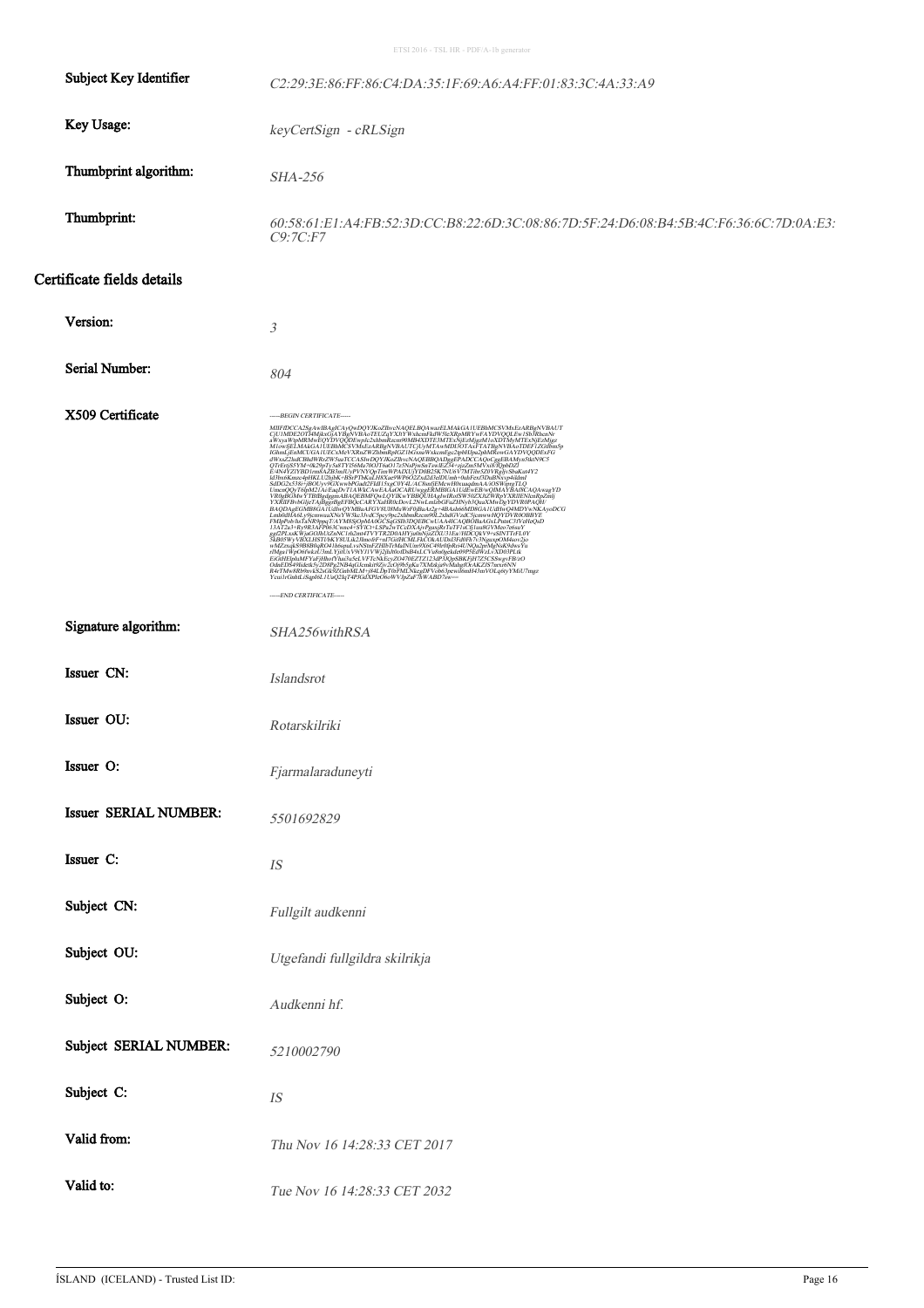| Public Key:                                                |                                                                                                        |  |  |  |
|------------------------------------------------------------|--------------------------------------------------------------------------------------------------------|--|--|--|
| <b>Basic Constraints</b>                                   | IsCA: true - Path length: 0                                                                            |  |  |  |
| <b>Certificate Policies</b>                                | Policy OID: 2.16.352.1.1.1.1                                                                           |  |  |  |
|                                                            | CPS text: [Intermediate Certificate Policy]                                                            |  |  |  |
|                                                            | CPS pointer: http://cp.islandsrot.is                                                                   |  |  |  |
| Authority Key Identifier                                   | 65:7C:52:5F:0C:B9:6A:C5:D2:30:5A:02:BD:A0:FB:80:40:B2:1E:BA                                            |  |  |  |
| <b>CRL Distribution Points</b>                             | http://crl.islandsrot.is/islandsrot/latest.crl                                                         |  |  |  |
| Subject Key Identifier                                     | C2:29:3E:86:FF:86:C4:DA:35:1F:69:A6:A4:FF:01:83:3C:4A:33:A9                                            |  |  |  |
| Key Usage:                                                 | keyCertSign - cRLSign                                                                                  |  |  |  |
| Thumbprint algorithm:                                      | <b>SHA-256</b>                                                                                         |  |  |  |
| Thumbprint:                                                | 3A:A7:69:69:D8:8D:F4:7C:87:0D:B3:3D:D9:11:A2:ED:29:DF:80:07:F2:95:F8:43:8B:DB:24:4C:58<br>: $96:DB:AD$ |  |  |  |
| <b>Service Status</b>                                      | http://uri.etsi.org/TrstSvc/TrustedList/Svcstatus/granted                                              |  |  |  |
| Service status description<br>[en]                         | undefined.                                                                                             |  |  |  |
| <b>Status Starting Time</b>                                | 2016-06-30T22:00:00Z                                                                                   |  |  |  |
| 1.1.1 - Extension (critical): additionalServiceInformation |                                                                                                        |  |  |  |
| AdditionalServiceInformation                               |                                                                                                        |  |  |  |
| <b>URI</b>                                                 | $[$ en $]$<br>http://uri.etsi.org/TrstSvc/TrustedList/SvcInfoExt/ForeSignatures                        |  |  |  |
| 1.1.2 - History instance n.1 - Status: undersupervision    |                                                                                                        |  |  |  |
|                                                            |                                                                                                        |  |  |  |
| Service Type Identifier                                    | http://uri.etsi.org/TrstSvc/Svctype/CA/QC                                                              |  |  |  |
| <b>Service Name</b>                                        |                                                                                                        |  |  |  |
| Name<br>$[$ en $]$                                         | Fullgilt audkenni                                                                                      |  |  |  |
| Service digital identities                                 |                                                                                                        |  |  |  |
| X509SubjectName                                            |                                                                                                        |  |  |  |
| Subject CN:                                                | Fullgilt audkenni                                                                                      |  |  |  |
| Subject OU:                                                | Utgefandi fullgildra skilrikja                                                                         |  |  |  |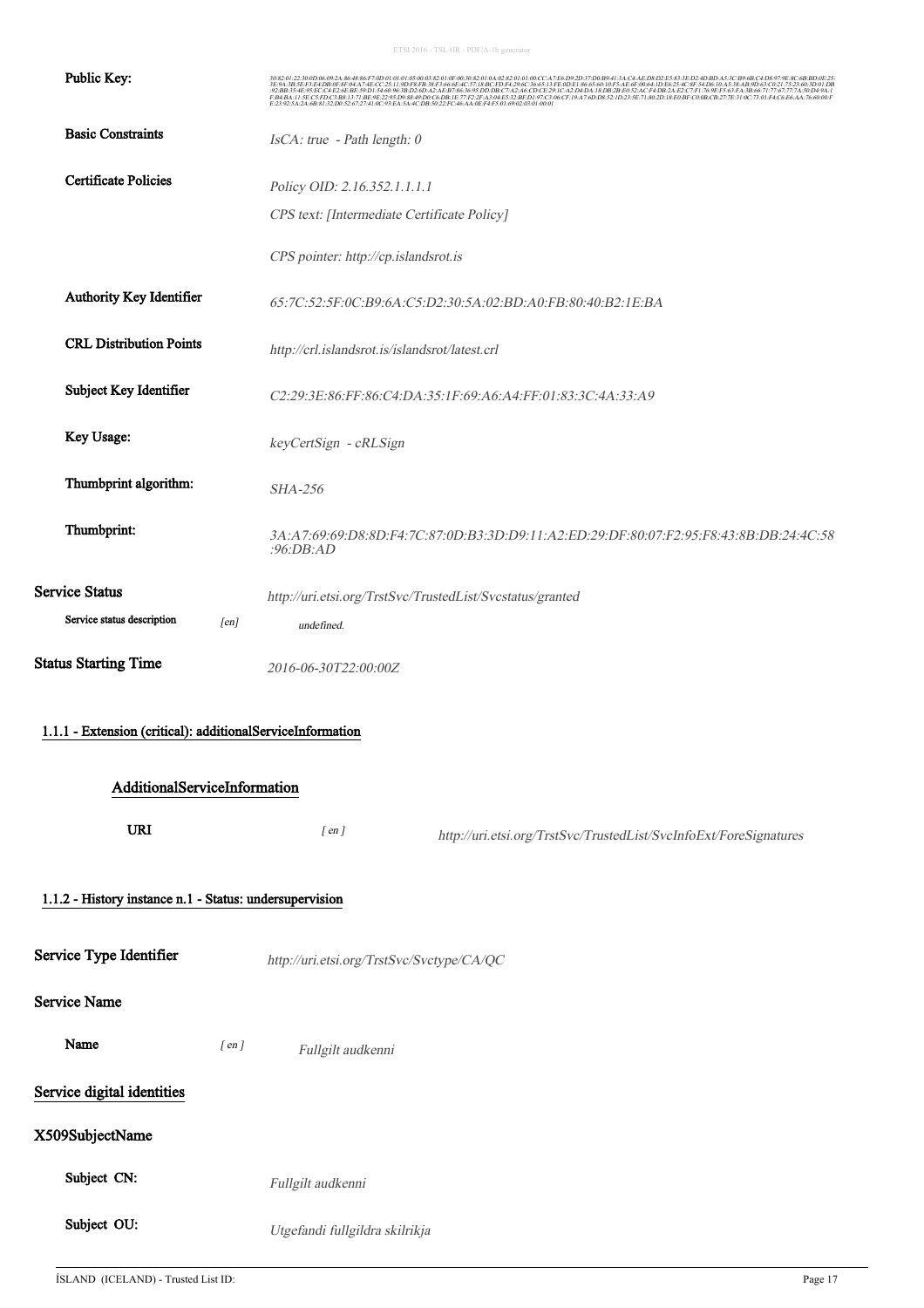| Subject O:                  | Audkenni hf.                                                       |
|-----------------------------|--------------------------------------------------------------------|
| Subject SERIAL NUMBER:      | 5210002790                                                         |
| Subject C:                  | <i>IS</i>                                                          |
| <b>X509SKI</b>              |                                                                    |
| <b>X509 SK I</b>            | $wik+hv+GxNo1H2mmpP8BgzxKM6k=$                                     |
| <b>Service Status</b>       | http://uri.etsi.org/TrstSvc/TrustedList/Svcstatus/undersupervision |
| <b>Status Starting Time</b> | 2009-05-05T12:00:00Z                                               |

## 1.2 - Service (withdrawn): ocsp.audkenni.is

| Service Type Identifier    |            | http://uri.etsi.org/TrstSvc/Svctype/Certstatus/OCSP/QC                                                                                                                                                                                                                                    |
|----------------------------|------------|-------------------------------------------------------------------------------------------------------------------------------------------------------------------------------------------------------------------------------------------------------------------------------------------|
| Service type description   | [en]       | A certificate validity status services issuing Online Certificate Status Protocol (OCSP) signed responses and operating an<br>OCSP-server as part of a service from a trust service provider issuing qualified certificates.                                                              |
| <b>Service Name</b>        |            |                                                                                                                                                                                                                                                                                           |
| Name                       | $[$ en $]$ | ocsp.audkenni.is                                                                                                                                                                                                                                                                          |
| Service digital identities |            |                                                                                                                                                                                                                                                                                           |
| Certificate fields details |            |                                                                                                                                                                                                                                                                                           |
| Version:                   |            | $\mathfrak{Z}$                                                                                                                                                                                                                                                                            |
| Serial Number:             |            | 764599                                                                                                                                                                                                                                                                                    |
| X509 Certificate           |            | -----BEGIN CERTIFICATE-----<br>-----BEGIN CERTIFICATE-COMMANDO CONSIGNO HAMPACA-MBENYIBAN UNITROLLA EN ELEMENTATION (EN ELEMENTATION) (CERTIFICATE EN ELEMENTATION) (EN ELEMENTATION) (EN ELEMENTATION) (EN ELEMENTATION) (EN ELEMENTATION) (EN ELEMENTATION<br>-----END CERTIFICATE----- |
| Signature algorithm:       |            | SHA1withRSA                                                                                                                                                                                                                                                                               |
| Issuer CN:                 |            | Fullgilt audkenni                                                                                                                                                                                                                                                                         |
| Issuer OU:                 |            | Utgefandi fullgildra skilrikja                                                                                                                                                                                                                                                            |
| Issuer O:                  |            | Audkenni hf.                                                                                                                                                                                                                                                                              |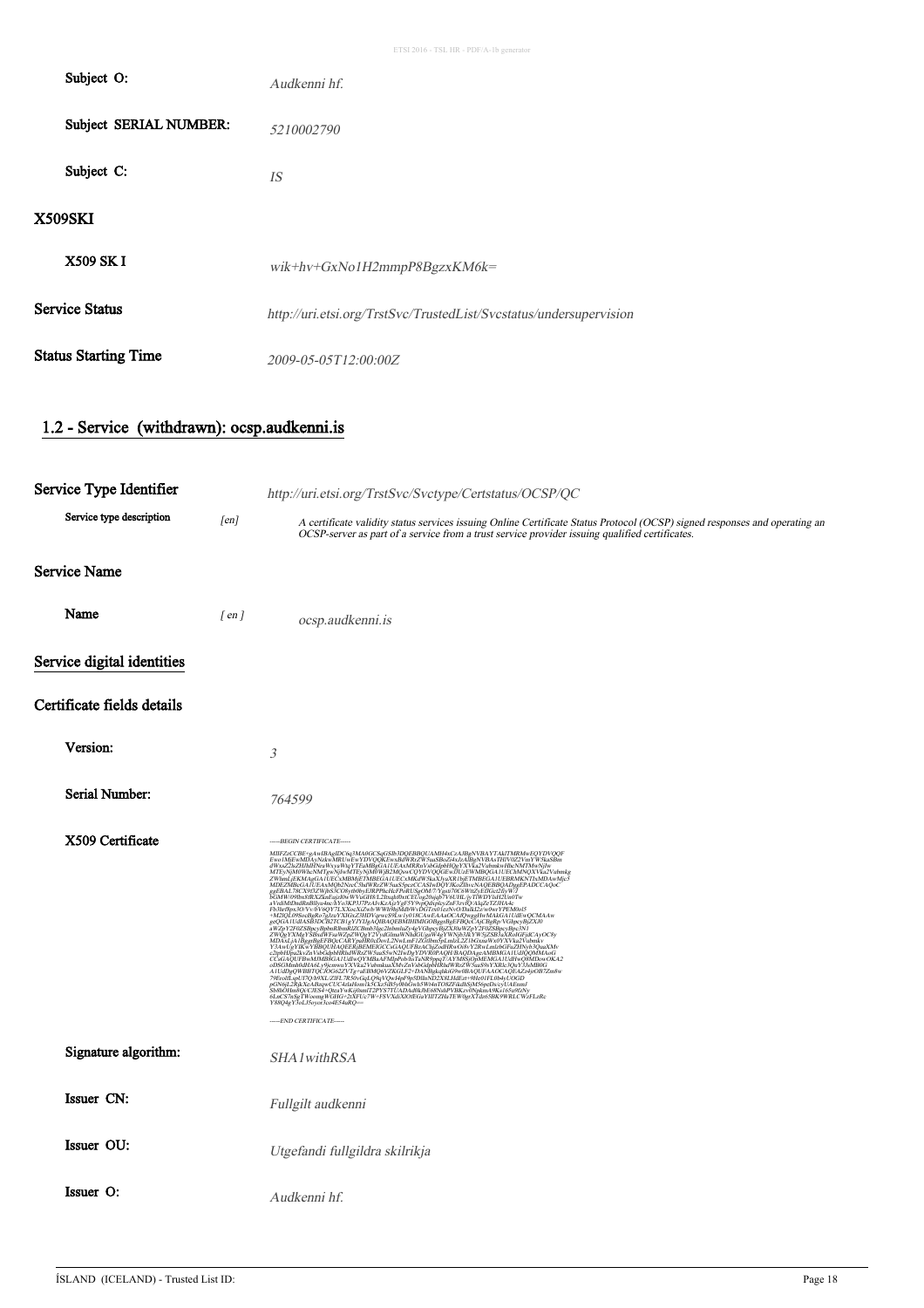| Issuer SERIAL NUMBER:                        | 5210002790                                                                                                                                     |  |  |  |
|----------------------------------------------|------------------------------------------------------------------------------------------------------------------------------------------------|--|--|--|
| Issuer C:                                    | IS                                                                                                                                             |  |  |  |
| Subject CN:                                  | ocsp.audkenni.is                                                                                                                               |  |  |  |
| Subject SERIAL NUMBER:                       | 5210002790                                                                                                                                     |  |  |  |
| Subject OU:                                  | undirritun                                                                                                                                     |  |  |  |
| Subject OU:                                  | $\mathfrak{2}$                                                                                                                                 |  |  |  |
| Subject O:                                   | Audkenni ehf.                                                                                                                                  |  |  |  |
| Subject C:                                   | $I\!S$                                                                                                                                         |  |  |  |
| Valid from:                                  | Thu Jun 20 13:26:34 CEST 2013                                                                                                                  |  |  |  |
| Valid to:                                    | Wed Jun 20 13:26:34 CEST 2018                                                                                                                  |  |  |  |
| Public Key:                                  |                                                                                                                                                |  |  |  |
| <b>Basic Constraints</b>                     | IsCA: false                                                                                                                                    |  |  |  |
| <b>Certificate Policies</b>                  | Policy OID: 2.16.352.1.2.1.1.1.1                                                                                                               |  |  |  |
|                                              | CPS text: [This certificate is intended for signing. This certificate is issued as a qualified certificate<br>in accordance with act 28/2001.] |  |  |  |
|                                              | CPS pointer: http://cp.audkenni.is/fullgiltaudkenni/cp                                                                                         |  |  |  |
| Authority Info Access                        | http://cdp.islandsrot.is/skilriki/fullgiltaudkenni.p7b                                                                                         |  |  |  |
| <b>Extended Key Usage</b>                    | id_kp_OCSPSigning                                                                                                                              |  |  |  |
| <b>Authority Key Identifier</b>              | C2:29:3E:86:FF:86:C4:DA:35:1F:69:A6:A4:FF:01:83:3C:4A:33:A9                                                                                    |  |  |  |
| <b>CRL Distribution Points</b>               | http://crl.audkenni.is/fullgiltaudkenni/latest.crl                                                                                             |  |  |  |
| Subject Key Identifier                       | D0:08:93:86:EB:66:55:4E:0F:9A:10:13:10:E9:56:4A:18:B1:76:F8                                                                                    |  |  |  |
| Key Usage:                                   | digitalSignature                                                                                                                               |  |  |  |
| Thumbprint algorithm:                        | <b>SHA-256</b>                                                                                                                                 |  |  |  |
| Thumbprint:                                  | 06:D7:BB:A8:BA:FA:FB:F5:A0:30:B4:EE:16:E4:61:A4:96:85:D4:59:C7:35:77:33:28:3C:4E:C8:81<br>:AF:AF:6D                                            |  |  |  |
| Service Status<br>Service status description | http://uri.etsi.org/TrstSvc/TrustedList/Svcstatus/withdrawn                                                                                    |  |  |  |
| [en]                                         | undefined.                                                                                                                                     |  |  |  |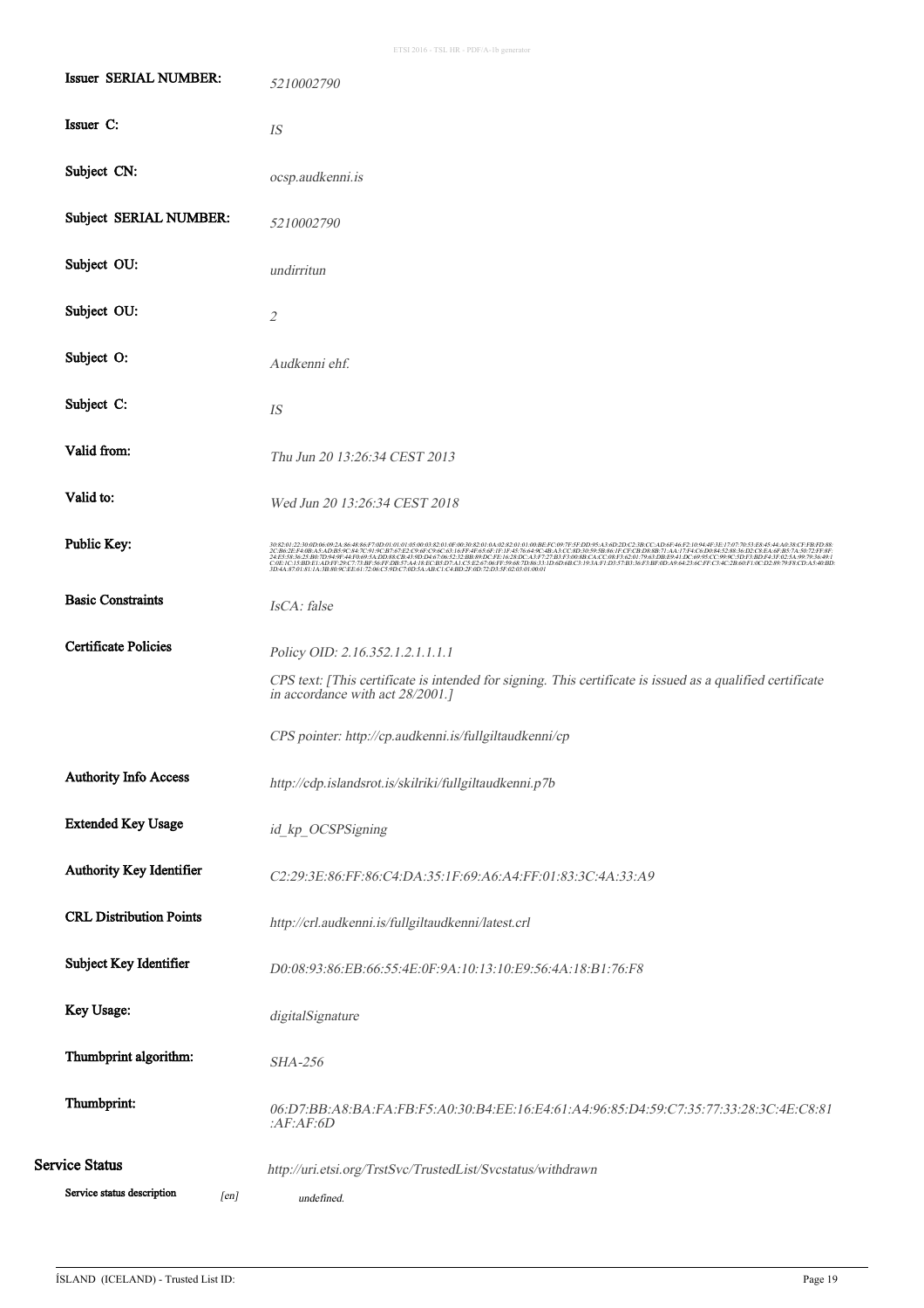| <b>Status Starting Time</b>                                  | 2018-06-20T22:00:00Z         |                                                                   |
|--------------------------------------------------------------|------------------------------|-------------------------------------------------------------------|
| 1.2.1 - Extension (critical): additionalServiceInformation   |                              |                                                                   |
| AdditionalServiceInformation                                 |                              |                                                                   |
| <b>URI</b>                                                   | $[$ en $]$                   | http://uri.etsi.org/TrstSvc/TrustedList/SvcInfoExt/ForeSignatures |
|                                                              |                              |                                                                   |
| 1.2.2 - History instance n.1 - Status: granted               |                              |                                                                   |
| Service Type Identifier                                      |                              | http://uri.etsi.org/TrstSvc/Svctype/Certstatus/OCSP/QC            |
| <b>Service Name</b>                                          |                              |                                                                   |
| Name<br>$[$ en $]$                                           | ocsp.audkenni.is             |                                                                   |
| Service digital identities                                   |                              |                                                                   |
| X509SubjectName                                              |                              |                                                                   |
| Subject CN:                                                  | ocsp.audkenni.is             |                                                                   |
| Subject SERIAL NUMBER:                                       | 5210002790                   |                                                                   |
| Subject OU:                                                  | undirritun                   |                                                                   |
| Subject OU:                                                  | $\mathfrak{2}$               |                                                                   |
| Subject O:                                                   | Audkenni ehf.                |                                                                   |
| Subject C:                                                   | $I\!S$                       |                                                                   |
| <b>X509SKI</b>                                               |                              |                                                                   |
| <b>X509 SK I</b>                                             | 0AiThutmVU4PmhATEOlWShixdvg= |                                                                   |
| <b>Service Status</b>                                        |                              | http://uri.etsi.org/TrstSvc/TrustedList/Svcstatus/granted         |
| <b>Status Starting Time</b>                                  | 2016-06-30T22:00:00Z         |                                                                   |
| 1.2.2.1 - Extension (critical): additionalServiceInformation |                              |                                                                   |

## AdditionalServiceInformation URI  $[ en ]$ http://uri.etsi.org/TrstSvc/TrustedList/SvcInfoExt/ForeSignatures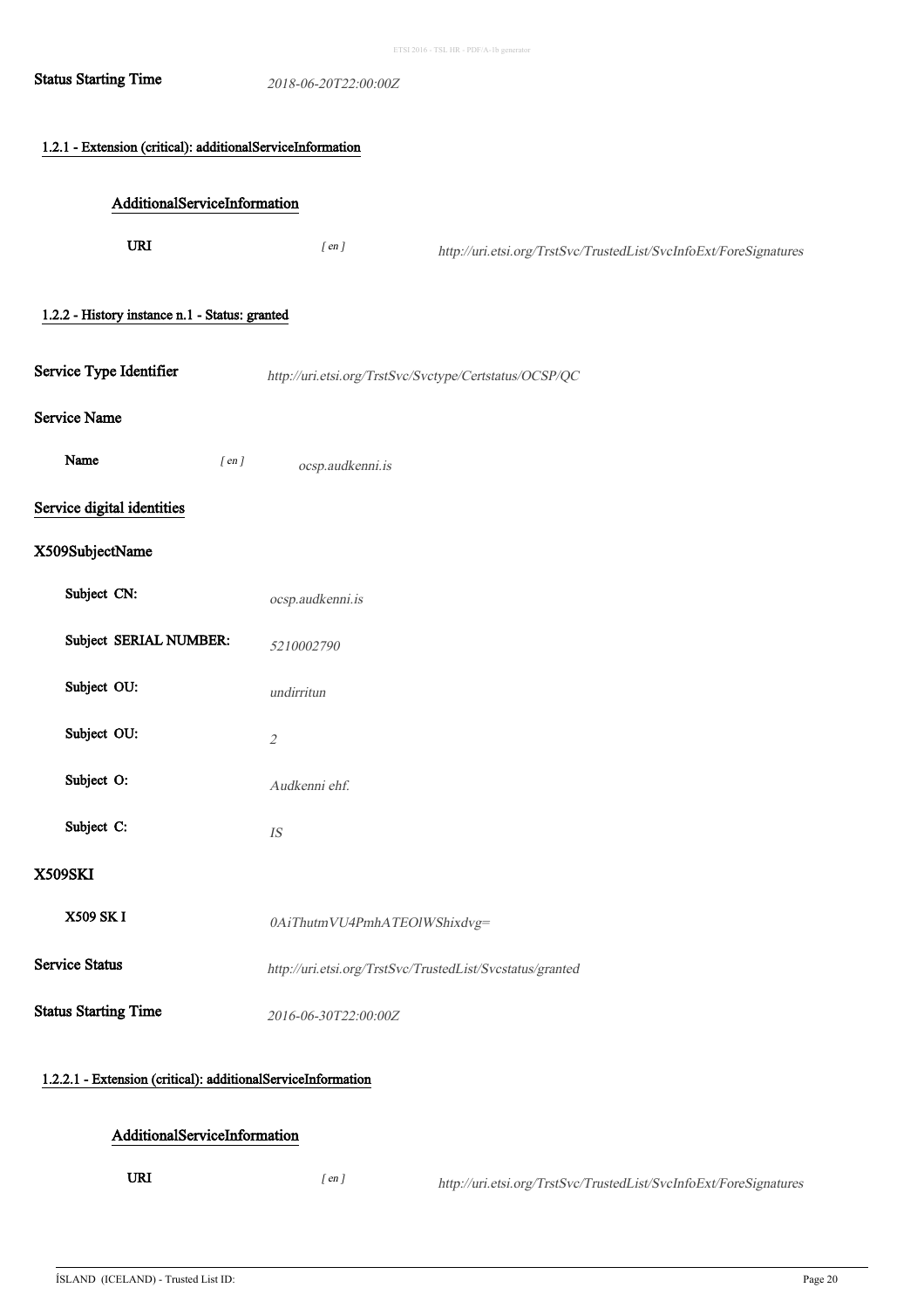### J 1.2.3 - History instance n.2 - Status: undersupervision

| Service Type Identifier     | http://uri.etsi.org/TrstSvc/Svctype/Certstatus/OCSP/QC             |
|-----------------------------|--------------------------------------------------------------------|
| <b>Service Name</b>         |                                                                    |
| Name<br>$[$ en $]$          | ocsp.audkenni.is                                                   |
| Service digital identities  |                                                                    |
| X509SubjectName             |                                                                    |
| Subject CN:                 | ocsp.audkenni.is                                                   |
| Subject SERIAL NUMBER:      | 5210002790                                                         |
| Subject OU:                 | undirritun                                                         |
| Subject OU:                 | $\mathfrak{2}$                                                     |
| Subject O:                  | Audkenni ehf.                                                      |
| Subject C:                  | IS                                                                 |
| <b>X509SKI</b>              |                                                                    |
| X509 SK I                   | 0AiThutmVU4PmhATEOlWShixdvg=                                       |
| <b>Service Status</b>       | http://uri.etsi.org/TrstSvc/TrustedList/Svcstatus/undersupervision |
| <b>Status Starting Time</b> | 2009-05-05T12:00:00Z                                               |

## 1.3 - Service (granted): ocsp.audkenni.is (2018)

| Service Type Identifier<br>Service type description | [en]       | http://uri.etsi.org/TrstSvc/Svctype/Certstatus/OCSP/QC<br>A certificate validity status services issuing Online Certificate Status Protocol (OCSP) signed responses and operating an<br>OCSP-server as part of a service from a trust service provider issuing qualified certificates. |  |
|-----------------------------------------------------|------------|----------------------------------------------------------------------------------------------------------------------------------------------------------------------------------------------------------------------------------------------------------------------------------------|--|
| <b>Service Name</b>                                 |            |                                                                                                                                                                                                                                                                                        |  |
| Name                                                | $[$ en $]$ | ocsp.audkenni.is (2018)                                                                                                                                                                                                                                                                |  |
| Service digital identities                          |            |                                                                                                                                                                                                                                                                                        |  |
| Certificate fields details                          |            |                                                                                                                                                                                                                                                                                        |  |
| Version:                                            |            | 3                                                                                                                                                                                                                                                                                      |  |
| Serial Number:                                      |            | 1570492                                                                                                                                                                                                                                                                                |  |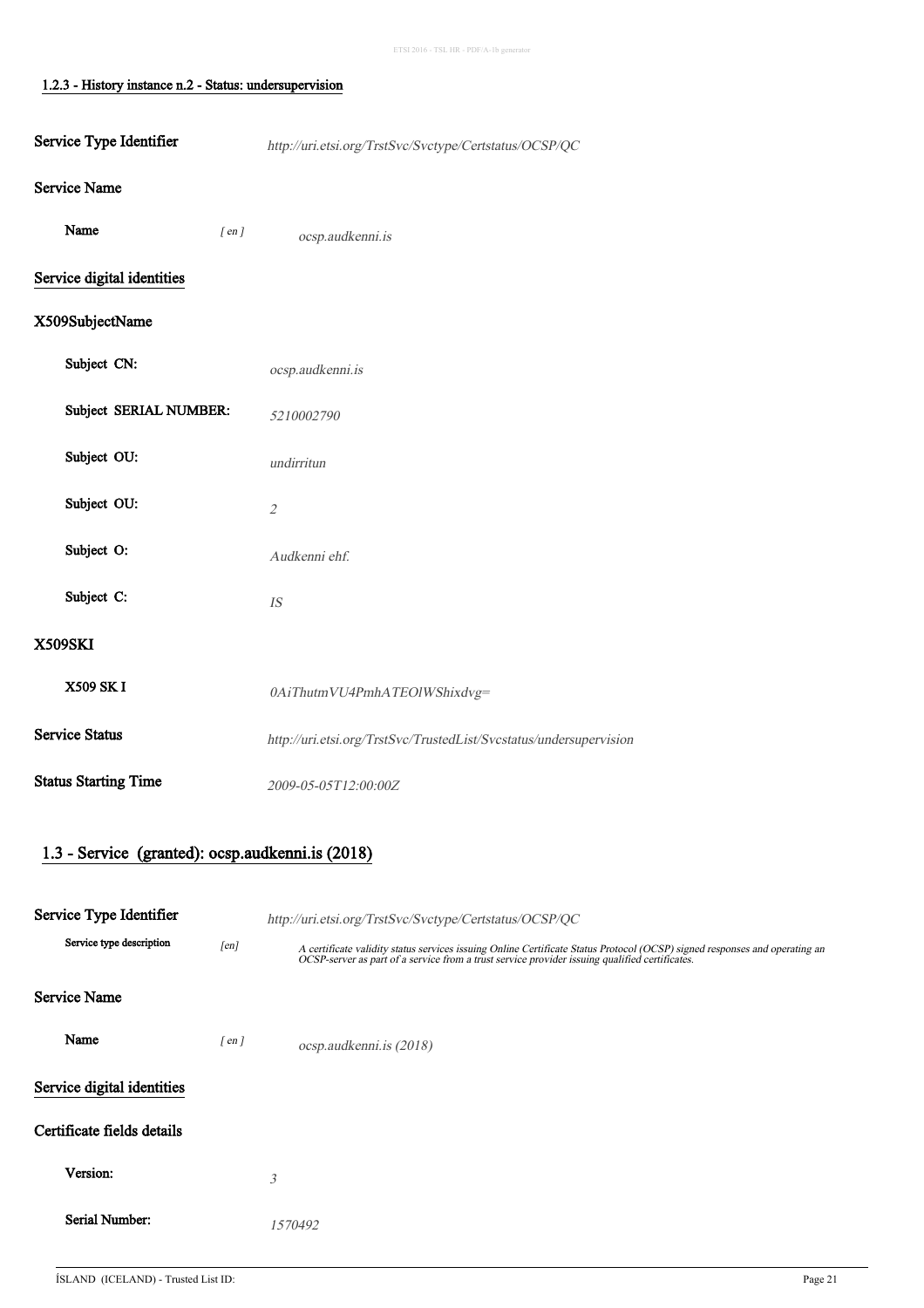### X509 Certificate

| MIIFeTCCBGGgAwIBAgIDF/a8MA0GCSqGSIb3DQEBCwUAMH4xCzAJBgNVBAYTAkITMRMwEQYDVQQF |
|------------------------------------------------------------------------------|
| Ewo1MiEwMDAvNzkwMRUwEwYDVOOKEwxBdWRrZW5uaSBoZi4xJzAlBgNVBAsTHIV0Z2VmYW5kaSBm |
| dWxsZ2lsZHJhIHNraWxyaWtqYTEaMBgGA1UEAxMRRnVsbGdpbHQgYXVka2VubmkwHhcNMTgwNjE5 |
| MTMyODE1WhcNMjMwNjE5MTMyODE1WjB3MQswCQYDVQQGEwJJUzEWMBQGA1UEChMNQXVka2Vubmkj |
| ZWhmLiELMAkGA1UECxMCMTIxEzARBgNVBAsTCnVuZGlvcml0dW4xEzARBgNVBAUTCiUvMTAwMDI3 |
| OTAxGTAXBgNVBAMTEG9jc3AuYXVkaŽVubmkuaXMwggEiMA0GCSqGSIb3DQEBAQUAÁ4IBDwAwggEK |
| AoIBAQDEt7Yq6u3TAfiRnPrYKKtKzWT4VleY9ZFgHOhjnq6oJFtSPC1Q7wvaTFEchpA96NxI2z3J |
| iOgCzER6gFeOKHwiM4PW3GSp6vDG+BKdu91OdwLFX4u+arZWitWaoU0p2RFsTZYkdAOBu41ewGAp |
| Av81dzHIIYb1yg10SQAST7uJGdqsvyGuOR4Kp4tsaPvOySCcRxWAlD4aKVE13Ts6Og1jtB97WNVE |
| sTNt4u+pE2bD2m695hVz+4ud6SkIO94hrOGu4frgeo5PpNmCKx0UDg3xn4VUGKJXk6TFN3/6mx3S |
| GNDxmkw31+JNwB+vOvnNwvkY+vfPCr4aRItZ9TIlghatAgMBAAGiggIFMIICATAJBgNVHRMEAiAA |
| MIHkBgNVHSAEgdwwgdkwgdYGĆWCCYAECAQĒBATCByDCBjgYIKwYBBQUHĀgIwgYEaf1RoaXMgY2Vy |
| dGlmaWNhdGUgaXMgaW50ZW5kZWOgZm9vIHNpZ25pbmcuIFRoaXMgY2VvdGlmaWNhdGUgaXMgaXNz |
| dWVkIGFzIGEgcXVhbGlmaWVkIGNlcnRpZmljYXRIIGluIGFjY29yZGFuY2Ugd2l0aCBhY3QgMjgv |
| MjAwMS4wNQYIKwYBBQUHAgEWKWh0dHA6Ly9jcC5hdWRrZW5uaS5pcy9mdWxsZ2lsdGF1ZGtlbm5p |
| L2NwMFIGCCsGAQUFBwEBBEYwRDBCBggrBgEFBQcwAoY2aHR0cDovL2NkcC5pc2xhbmRzcm90Lmlz |
| L3NraWxvaWtpL2Z1bGxnaWx0YXVka2VubmkucDdiMA8GCSsGAOUFBzABBOOCBOAwDgYDVR0PAOH/ |
| BAQDAgeAMBMGA1UdJQQMMAoGCCsGAQUFBwMJMB8GA1UdIwQYMBaAFMIpPob/hsTaNR9ppqT/AYM8 |
| SjOpMEMGA1UdHwQ8MDowOKA2oDSGMmh0dHA6Ly9jcmwuYXVka2VubmkuaXMvZnVsbGdpbHRhdWRr |
| ZW5uaS9sYXRlc3OuY3JsMB0GA1UdDgOWBBSihpwLvZ7C1Tzrch4PWw2XZFSeKiANBgkahkiG9w0B |
| AQsFAAOCAQEAL2Wdcq9wgAgliLMspoXxoMKx6mJogeO53SZ91gh9nVKOs8fBVSX7FyRJInF46+Nw |
| gdNPksuC29NrY31TcyAsZK2iT4mk1jQrkpZUX5i7cMjVHMVUKjOqJVgM31IAFuxJWqX+hzz7+ttv |
| XWA6hTdUBtYI3J4u5NppdLi/aAABuXJoIPvv1xTtMU7wrMkc5raMtEAvrIfNfl60OZc9UKcarWs/ |
| pjUFD+PDky5UZovBhHkXI/zT0KvF+9IJUrAbUK2MdCMVxcmlsMPMF6TsvJCBzIjgU0S0BHU+bCCw |
| HubP4SUKbWTwdcqlInFtSUSdzzNlGuX+7t3UPrMsqjqrNqADrA==                         |
|                                                                              |

-----BEGIN CERTIFICATE----

-----END CERTIFICATE----

Signature algorithm: SHA256withRSA Issuer CN: Fullgilt audkenni Issuer OU: Utgefandi fullgildra skilrikja Issuer O: Audkenni hf. Issuer SERIAL NUMBER: 5210002790 Issuer C: *IS* Subject CN: ocsp.audkenni.is Subject SERIAL NUMBER: 5210002790 Subject OU: undirritun Subject OU: 12 Subject O: Audkenni ehf. Subject C: *IS* Valid from: Tue Jun 19 15:28:15 CEST 2018 Valid to: Mon Jun 19 15:28:15 CEST 2023 Public Key:  $\frac{30\,82\,01\,02\,20000669\,2A\,86\,48\,86\,F700\,01\,01\,01\,01\,06\,00\,82\,01\,0\,0\,36\,2\,01\,0\,0\,02\,01\,00\,04\,B7\,B6\,2A\,AA\,L\,D\,D\,D\,D\,R\,9\,9\,C\,R\,D\,8\,2\,8\,AA\,C\,D\,6\,F\,5\,6\,5\,9\,8\,5\,9\,0\,01$ **Basic Constraints** IsCA: false Certificate Policies Policy OID: 2.16.352.1.2.1.1.1.1

CPS text: [This certificate is intended for signing. This certificate is issued as a qualified certificate in accordance with act 28/2001.]

CPS pointer: http://cp.audkenni.is/fullgiltaudkenni/cp

**Authority Info Access** http://cdp.islandsrot.is/skilriki/fullgiltaudkenni.p7b

**Extended Key Usage** id\_kp\_OCSPSigning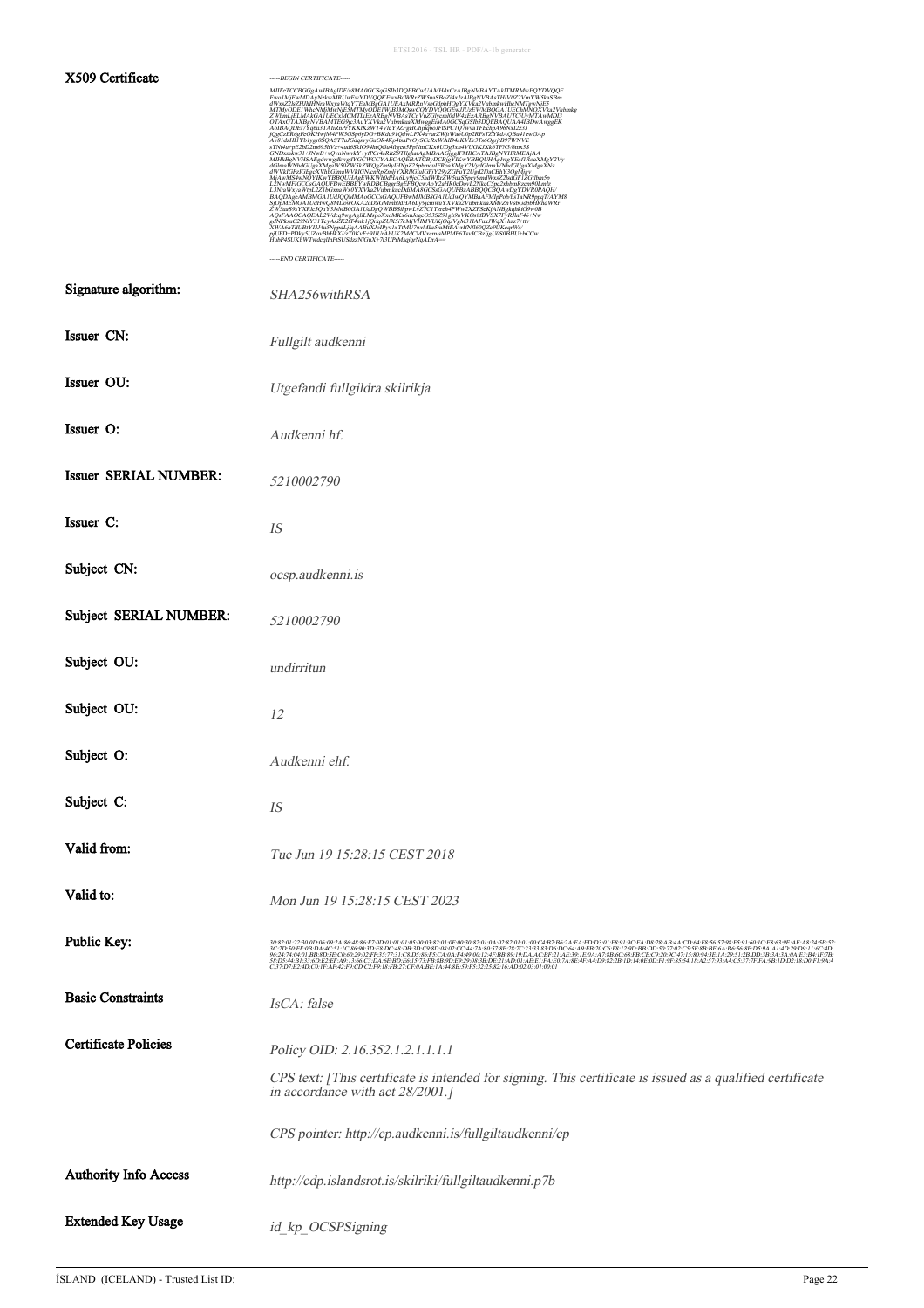| Authority Key Identifier                                    | C2:29:3E:86:FF:86:C4:DA:35:1F:69:A6:A4:FF:01:83:3C:4A:33:A9                                                                                                                |
|-------------------------------------------------------------|----------------------------------------------------------------------------------------------------------------------------------------------------------------------------|
| <b>CRL Distribution Points</b>                              | http://crl.audkenni.is/fullgiltaudkenni/latest.crl                                                                                                                         |
| Subject Key Identifier                                      | A2:86:9C:0B:BD:9E:C2:D5:3C:EB:7A:1E:0F:5B:0D:97:64:54:9E:2A                                                                                                                |
| Key Usage:                                                  | digitalSignature                                                                                                                                                           |
| Thumbprint algorithm:                                       | SHA-256                                                                                                                                                                    |
| Thumbprint:                                                 | 72:96:F6:F3:D4:EF:EE:37:BB:8A:4D:80:6B:4D:AC:8C:72:C6:50:BC:0A:A4:4F:F9:4A:B2:BD:8B:<br>12:0B:8F:6F                                                                        |
| X509SubjectName                                             |                                                                                                                                                                            |
| Subject CN:                                                 | ocsp.audkenni.is                                                                                                                                                           |
| Subject SERIAL NUMBER:                                      | 5210002790                                                                                                                                                                 |
| Subject OU:                                                 | undirritun                                                                                                                                                                 |
| Subject OU:                                                 | 12                                                                                                                                                                         |
| Subject O:                                                  | Audkenni ehf.                                                                                                                                                              |
| Subject C:                                                  | $I\!S$                                                                                                                                                                     |
| <b>X509SKI</b>                                              |                                                                                                                                                                            |
| X509 SK I                                                   | ooacC72ewtU863oeD1sNl2RUnio=                                                                                                                                               |
| <b>Service Status</b><br>Service status description<br>[en] | http://uri.etsi.org/TrstSvc/TrustedList/Svcstatus/granted                                                                                                                  |
| <b>Status Starting Time</b>                                 | undefined.                                                                                                                                                                 |
|                                                             | 2018-06-18T22:00:00Z                                                                                                                                                       |
| 1.3.1 - Extension (critical): additionalServiceInformation  |                                                                                                                                                                            |
| AdditionalServiceInformation                                |                                                                                                                                                                            |
| <b>URI</b>                                                  | $[$ en $]$<br>http://uri.etsi.org/TrstSvc/TrustedList/SvcInfoExt/ForeSignatures                                                                                            |
| 1.4 - Service (granted): Fullgilt audkenni 2021             |                                                                                                                                                                            |
| Service Type Identifier                                     | http://uri.etsi.org/TrstSvc/Svctype/CA/QC                                                                                                                                  |
| Service type description<br>[en]                            | A certificate generation service creating and signing qualified certificates based on the identity and other attributes verified<br>by the relevant registration services. |
|                                                             |                                                                                                                                                                            |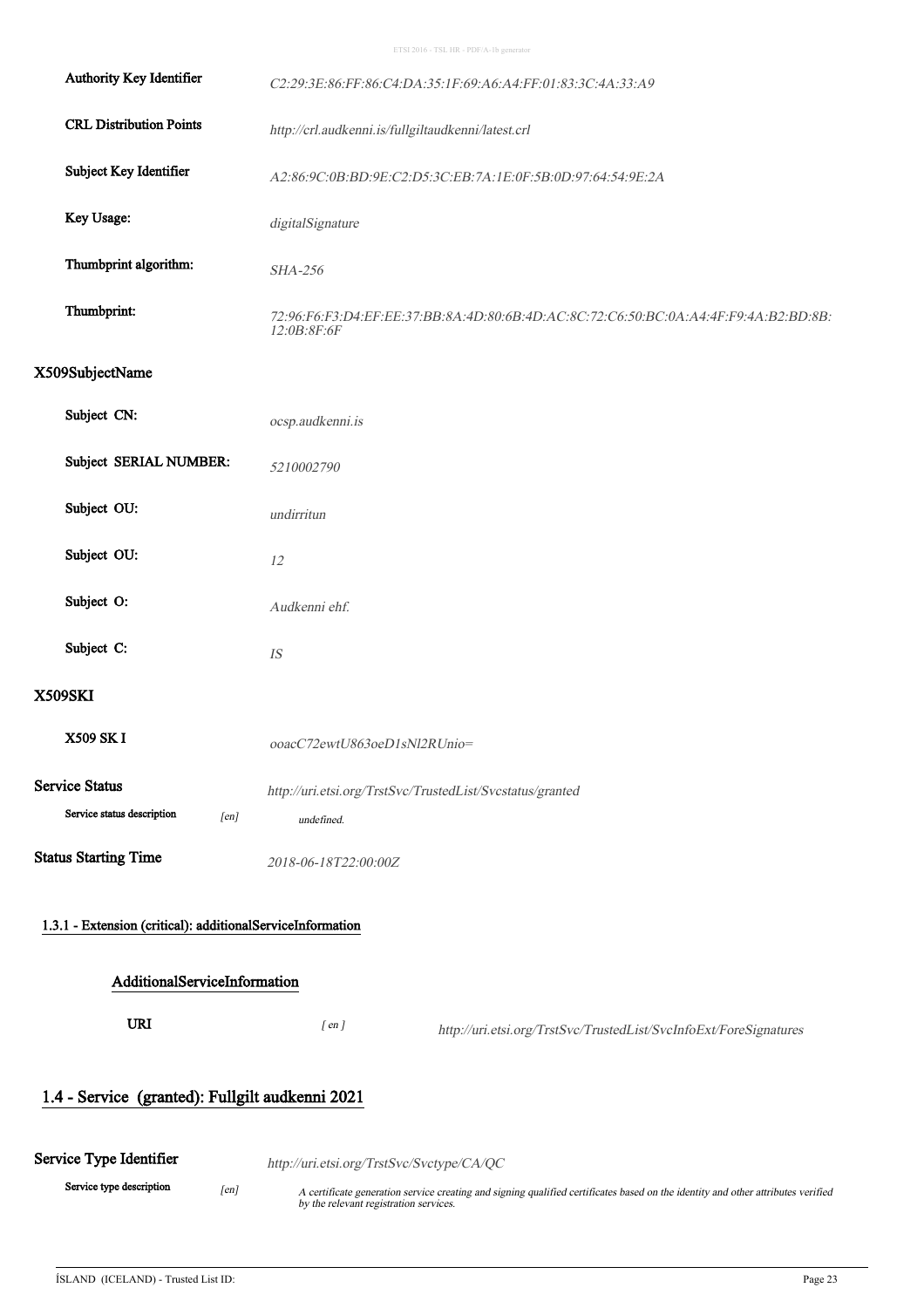### Service Name

| Name                         | $\int$ is $\int$ | Fullgilt audkenni 2021                                                                                                                                                                                                                                                                                                                                                                                                                                                                                                                                                                                                                                                                                                                                                                                                                                                                                                                                                                                                                                                                                                                                                                                                                                                                                                               |
|------------------------------|------------------|--------------------------------------------------------------------------------------------------------------------------------------------------------------------------------------------------------------------------------------------------------------------------------------------------------------------------------------------------------------------------------------------------------------------------------------------------------------------------------------------------------------------------------------------------------------------------------------------------------------------------------------------------------------------------------------------------------------------------------------------------------------------------------------------------------------------------------------------------------------------------------------------------------------------------------------------------------------------------------------------------------------------------------------------------------------------------------------------------------------------------------------------------------------------------------------------------------------------------------------------------------------------------------------------------------------------------------------|
| Name                         | $[$ en $]$       | Fullgilt audkenni 2021                                                                                                                                                                                                                                                                                                                                                                                                                                                                                                                                                                                                                                                                                                                                                                                                                                                                                                                                                                                                                                                                                                                                                                                                                                                                                                               |
| Service digital identities   |                  |                                                                                                                                                                                                                                                                                                                                                                                                                                                                                                                                                                                                                                                                                                                                                                                                                                                                                                                                                                                                                                                                                                                                                                                                                                                                                                                                      |
| Certificate fields details   |                  |                                                                                                                                                                                                                                                                                                                                                                                                                                                                                                                                                                                                                                                                                                                                                                                                                                                                                                                                                                                                                                                                                                                                                                                                                                                                                                                                      |
| Version:                     |                  | 3                                                                                                                                                                                                                                                                                                                                                                                                                                                                                                                                                                                                                                                                                                                                                                                                                                                                                                                                                                                                                                                                                                                                                                                                                                                                                                                                    |
| <b>Serial Number:</b>        |                  | 135508765132072149125564643865968281310                                                                                                                                                                                                                                                                                                                                                                                                                                                                                                                                                                                                                                                                                                                                                                                                                                                                                                                                                                                                                                                                                                                                                                                                                                                                                              |
| X509 Certificate             |                  | -----BEGIN CERTIFICATE-----<br>MIIGEGCISGORAWIRAgUQZIIR@ebaGcOmZSENpiGJAARIBegbkiO9w0BAQwEADCERDELMAKGAUUE<br>BBMCSVMxUzAIBgNVBAoTHkZqYXJtYWxhLSBvZyBZmShaGFnc3JbZHVuZXI0aTEZMBcGAUUEVRMQ<br>TRRSSVMNTUJvANTYSMjEgyOTEVMB2vNoXDTMZMDkwOTE0MDz2NbaTCMAEMwEQYDVQQFEwo<br>BgNVBAoTDUF1ZGilbm5pIGVoZi4xGTAXBgNVBGETEE5UUkITLTUyMTAwMDI3OTAxHzAdBgNVBAMT<br><b>ERINGSON WORKSHAME (2007)</b><br>THE CONTRACT CONTRACT CONTRACT CONTRACT CONTRACT CONTRACT CONTRACT CONTRACT CONTRACT CONTRACT CONTRACT CONTRACT CONTRACT CONTRACT CONTRACT CONTRACT CONTRACT CONTRACT CONTRACT CONTRACT CONTRACT<br>2N0TGawb2+bMo+jRbRGFX6RDdOwaCr8EWHEaEaYTO3JSbbWCFAE22KbvZDbzCSRBzqirGoAFaq7<br>W8BKkwqKtqiSA5eRHwaX4it3+PO6JK1000MVFtGAiwg1UKvO4UW+bu+lS621QmaSJNVv7SKCLgv<br>F11kweMaF0mmhhMXS4OPMJ3OQXC+VSOgSLGa7NA0EXtGmiLrdGCQaYiJ9dPWVzVeRoxIzT<br>-17AFOnN: damands.org/Policy/Processing/Contract/Contract/Processing/Processing/Processing/Processing/Processing/Processing/Processing/Processing/Processing/Processing/Processing/Processing/Processing/Processing/Processing<br>CHEMINIV FREET JIRRU NORMEZI SENYSLODGI PER SENE NEM PRODUCED TRANSPORTED TO THE SENE OF A SURFACE SENE OF A SURFACE SENE OF A SURFACE SENE OF A SURFACE SENE OF A SURFACE SENE OF A SURFACE SENE OF A SURFACE SENE OF A SURFA<br>-----END CERTIFICATE----- |
| Signature algorithm:         |                  | SHA384withRSA                                                                                                                                                                                                                                                                                                                                                                                                                                                                                                                                                                                                                                                                                                                                                                                                                                                                                                                                                                                                                                                                                                                                                                                                                                                                                                                        |
| <b>Issuer SERIAL NUMBER:</b> |                  | 5501692829                                                                                                                                                                                                                                                                                                                                                                                                                                                                                                                                                                                                                                                                                                                                                                                                                                                                                                                                                                                                                                                                                                                                                                                                                                                                                                                           |
| Issuer CN:                   |                  | Islandsrot 2021                                                                                                                                                                                                                                                                                                                                                                                                                                                                                                                                                                                                                                                                                                                                                                                                                                                                                                                                                                                                                                                                                                                                                                                                                                                                                                                      |
| <b>Issuer 2.5.4.97:</b>      |                  | <i>NTRIS-5501692829</i>                                                                                                                                                                                                                                                                                                                                                                                                                                                                                                                                                                                                                                                                                                                                                                                                                                                                                                                                                                                                                                                                                                                                                                                                                                                                                                              |
| Issuer O:                    |                  | Fjarmala- og efnahagsraduneyti                                                                                                                                                                                                                                                                                                                                                                                                                                                                                                                                                                                                                                                                                                                                                                                                                                                                                                                                                                                                                                                                                                                                                                                                                                                                                                       |
| Issuer C:                    |                  | IS                                                                                                                                                                                                                                                                                                                                                                                                                                                                                                                                                                                                                                                                                                                                                                                                                                                                                                                                                                                                                                                                                                                                                                                                                                                                                                                                   |
| Subject SERIAL NUMBER:       |                  | 5210002790                                                                                                                                                                                                                                                                                                                                                                                                                                                                                                                                                                                                                                                                                                                                                                                                                                                                                                                                                                                                                                                                                                                                                                                                                                                                                                                           |
| Subject CN:                  |                  | Fullgilt audkenni 2021                                                                                                                                                                                                                                                                                                                                                                                                                                                                                                                                                                                                                                                                                                                                                                                                                                                                                                                                                                                                                                                                                                                                                                                                                                                                                                               |
| Subject 2.5.4.97:            |                  | NTRIS-5210002790                                                                                                                                                                                                                                                                                                                                                                                                                                                                                                                                                                                                                                                                                                                                                                                                                                                                                                                                                                                                                                                                                                                                                                                                                                                                                                                     |
| Subject O:                   |                  | Audkenni ehf.                                                                                                                                                                                                                                                                                                                                                                                                                                                                                                                                                                                                                                                                                                                                                                                                                                                                                                                                                                                                                                                                                                                                                                                                                                                                                                                        |
| Subject C:                   |                  | IS                                                                                                                                                                                                                                                                                                                                                                                                                                                                                                                                                                                                                                                                                                                                                                                                                                                                                                                                                                                                                                                                                                                                                                                                                                                                                                                                   |
| Valid from:                  |                  | Thu Sep 09 16:07:36 CEST 2021                                                                                                                                                                                                                                                                                                                                                                                                                                                                                                                                                                                                                                                                                                                                                                                                                                                                                                                                                                                                                                                                                                                                                                                                                                                                                                        |
| Valid to:                    |                  | Tue Sep 09 16:07:36 CEST 2036                                                                                                                                                                                                                                                                                                                                                                                                                                                                                                                                                                                                                                                                                                                                                                                                                                                                                                                                                                                                                                                                                                                                                                                                                                                                                                        |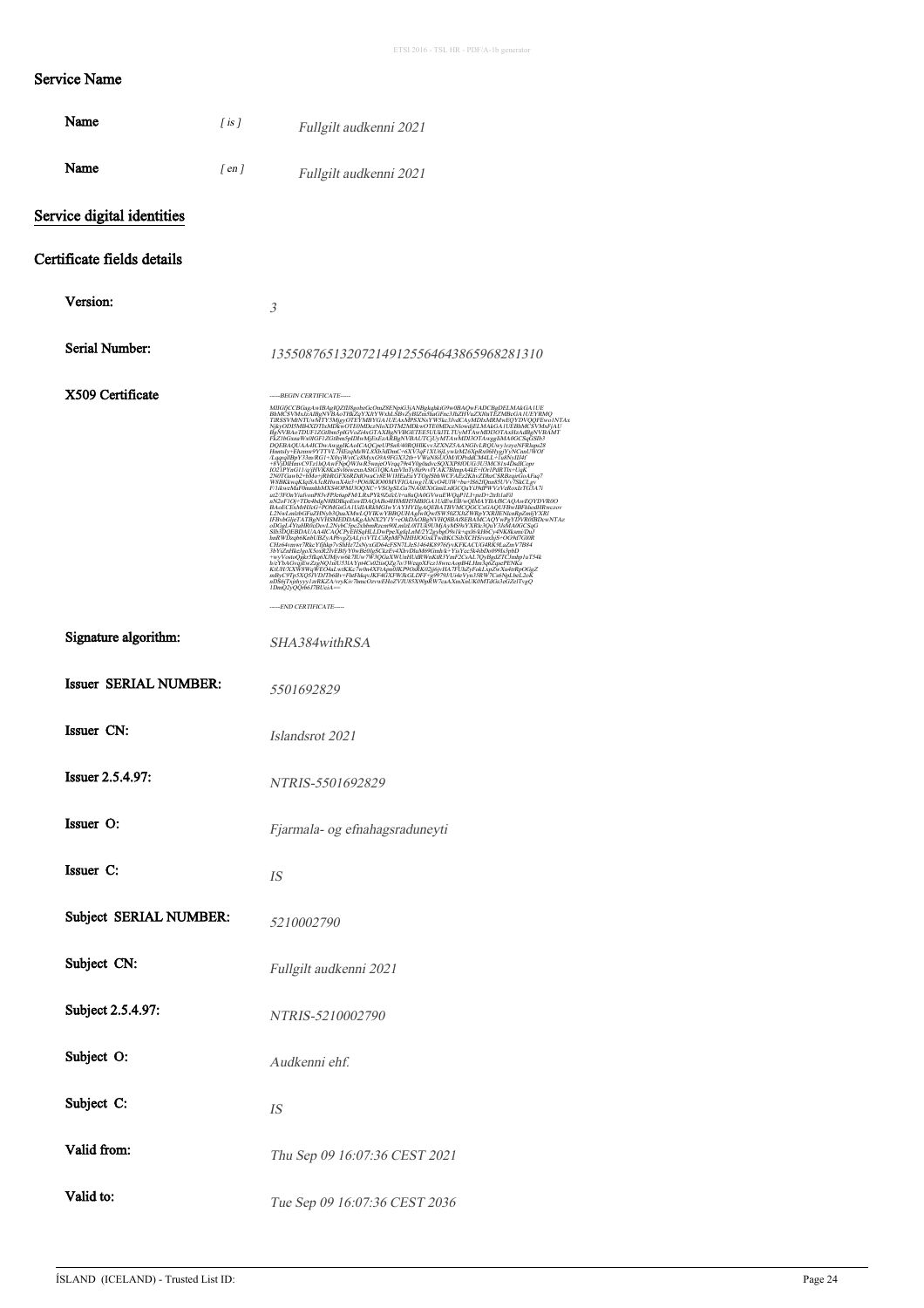| <b>Public Kev</b> |  |
|-------------------|--|
|-------------------|--|

 Public Key: 30:82:02:22:30:0D:06:09:2A:86:48:86:F7:0D:01:01:01:05:00:03:82:02:0F:00:30:82:02:0A:02:82:02:01:00:A9:79:43:D2:9F:CF:F8:D1:14:07:94:AB:EF:DD:95:CD:67:90:00:34:62:2F:2D:14:14:C3:2D:6B:CF:27:8D:15:19:6E:A 6:CD:BC:1E:79:ED:B0:8C:BE:12:1C:E6:C3:D6:13:4D:52:FB:1C:4C:EA:32:C5:8B:F1:76:F7:74:39:82:FB:A5:D5:DE:A1:75:5D:4E:A3:2F:2C:25:CC:CD:BA:5E:94:71:D3:A1:F2:82:36:32:34:29:E7:51:63:9F:FC:BA:AA:AE: A9:65:06:96:37:DE:6F:D1:1B:5F:97:D3:28:D6:CA:D0:9C:F0:CC:B1:1B:D0:3D:14:65:F7:DA:D6:FE:55:66:8D:F2:25:0E:33:F7:CE:3E:B7:5D:08:CE:0B:2F:ED:6E:F0:DC:88:20:9E:1F:FB:C5:63:0C:81:E6:BC:2F:53:CF:58:50 :03:01:4D:A5:05:89:C1:1E:70:9E:37:8E:56:BA:AA:EF:DA:F8:63:48:34:69:DB:DC:49:05:D7:3F:C7:CE:50:6F:C9:53:73:02:F3:5C:78:0E:C7:48:0A:8A:6B:20:ED:B5:3D:89:C6:D7:5F:EA:FE:31:D5:2B:C2:9A:4A:F9:7A:8B:0 7:B1:9C:04:AD:1B:54:0A:02:65:48:9D:3C:BC:BB:DB:EF:21:80:0A:EC:19:66:A4:0E:24:13:E9:4E:AF:53:DD:45:39:71:F9:4A:8A:D8:DD:13:19:AC:1B:DB:E6:CC:A3:E8:D1:6D:11:85:5F:A4:43:74:EC:1A:0A:BF:04:5B:51: C4:68:4B:98:4C:E8:25:49:B8:56:08:50:04:CF:62:A1:BD:90:E1:CC:24:91:07:3A:A2:AC:6A:00:15:AA:BB:5B:C0:4A:93:0A:8A:22:A8:92:03:77:11:1F:09:D7:E2:2A:F7:F8:F3:BA:24:A2:0E:D3:43:15:14:81:80:8B:08:35:50:A B:CE:E1:49:56:F9:BB:BE:95:2E:B6:7D:09:E7:F3:95:15:BF:B4:A4:08:B8:2F:17:FD:62:93:07:8C:68:5D:26:9A:18:4C:5D:2E:0E:3C:C2:77:39:05:C2:F9:54:8E:81:22:C6:6B:B3:40:D0:45:ED:1A:68:8B:AD:D1:82:41:A6:22:27: D7:4F:59:5C:D5:79:1A:31:23:34:C6:DC:0E:E2:BA:DD:BF:DC:53:A7:62:26:9F:BE:89:CF:F3:7B:C5:3C:97:BA:6A:91:4C:FC:B4:71:3D:89:3D:66:C7:DC:52:DF:AE:F2:E4:00:D0:65:70:B8:45:90:A8:FD:4B:23:EA:73:0F:ED: AD:AC:8B:75:68:58:A5:9C:DD:A8:17:53:A3:F9:30:DE:E1:B7:60:37:C0:43:06:AA:04:B3:02:03:01:00:01

| <b>Basic Constraints</b>       | IsCA: true - Path length: 0                                                                                          |  |
|--------------------------------|----------------------------------------------------------------------------------------------------------------------|--|
| Subject Key Identifier         | 4C:4C:AC:72:5C:1B:E3:CE                                                                                              |  |
| <b>Certificate Policies</b>    | Policy OID: 2.16.352.1.1.1.1<br>CPS pointer: https://cp.islandsrot.is<br>CPS text: [Intermediate Certificate Policy] |  |
| Authority Key Identifier       | 4D:5F:66:35:63:E7:8E:90                                                                                              |  |
| <b>CRL Distribution Points</b> | http://crl.islandsrot.is/ISROT2021/latest.crl                                                                        |  |
| Key Usage:                     | keyCertSign - cRLSign                                                                                                |  |
| Thumbprint algorithm:          | SHA-256                                                                                                              |  |
| Thumbprint:                    | 23:DE:FC:CA:E8:04:62:47:54:DE:5F:10:90:52:EE:44:2F:62:9A:73:1B:00:ED:78:5D:F7:D9:21:04:<br>D9:20:86                  |  |
| X509SubjectName                |                                                                                                                      |  |
| Subject SERIAL NUMBER:         | 5210002790                                                                                                           |  |
| Subject CN:                    | Fullgilt audkenni 2021                                                                                               |  |
| Subject 2.5.4.97:              | NTRIS-5210002790                                                                                                     |  |
| Subject O:                     | Audkenni ehf.                                                                                                        |  |
| Subject C:                     | $I\!S$                                                                                                               |  |
| X509SKI                        |                                                                                                                      |  |
| X509 SK I                      | TEysclwb484=                                                                                                         |  |

- Service Status http://uri.etsi.org/TrstSvc/TrustedList/Svcstatus/granted Service status description [en] undefined.
- Status Starting Time<br>  $2022-04-25T13:10:15Z$

### 1.4.1 - Extension (not critical): additionalServiceInformation

### AdditionalServiceInformation

URI  $\lceil en \rceil$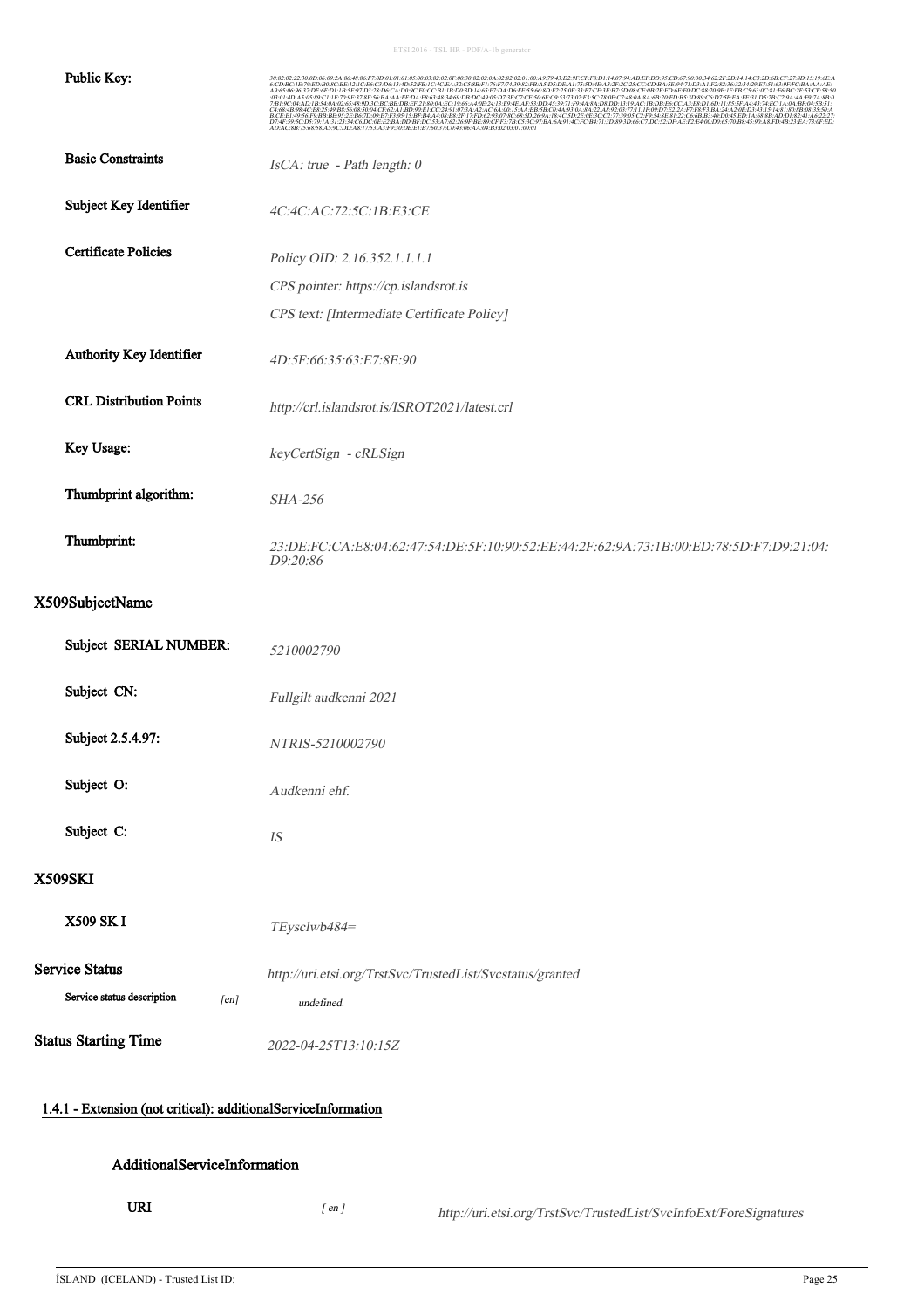### AdditionalServiceInformation

URI  $[ en ]$ 

http://uri.etsi.org/TrstSvc/TrustedList/SvcInfoExt/ForeSeals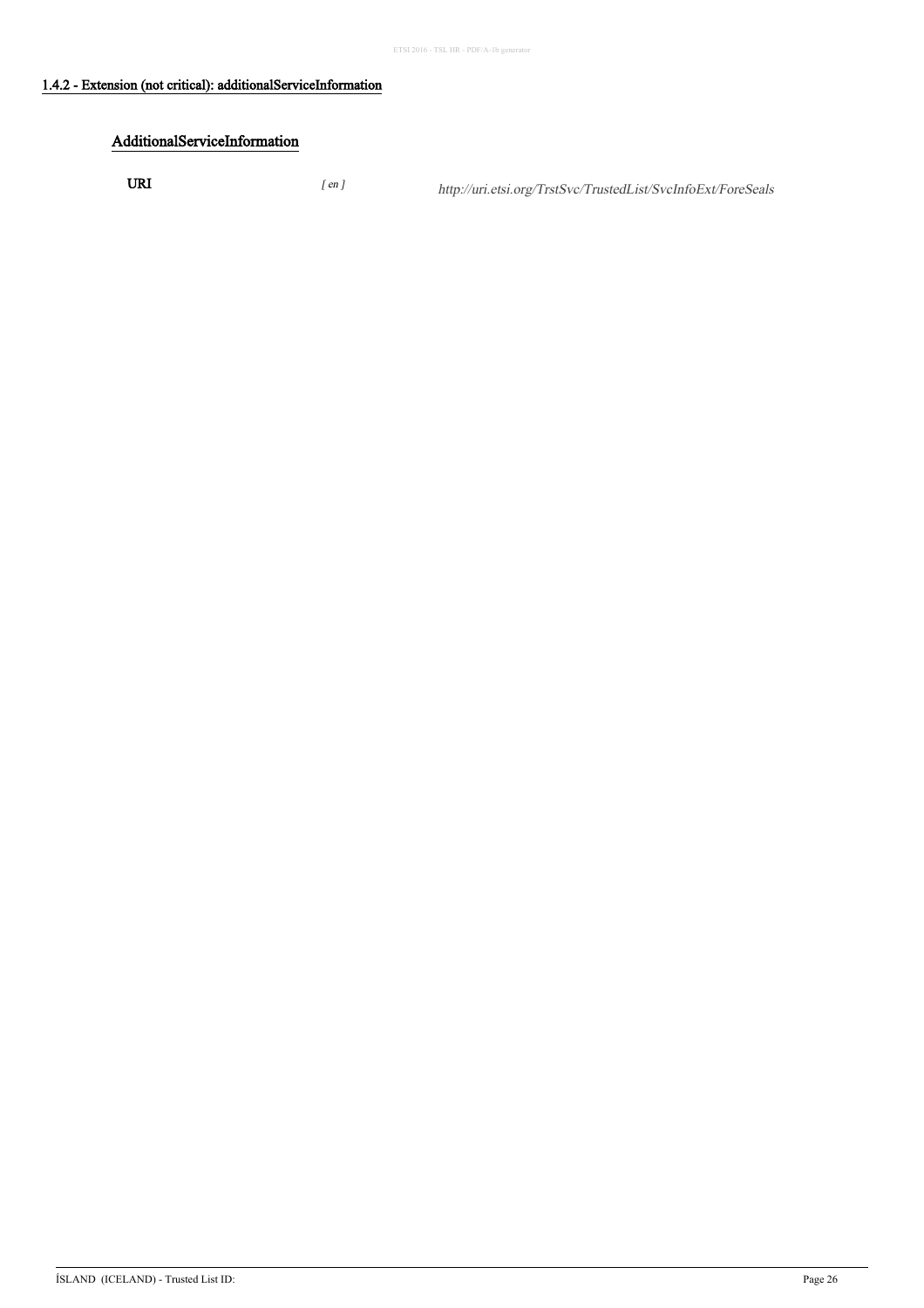## 2 - Signature node - Id: id-558fd21bedc3aa20de0f899285ab7e41

| <b>Signing Time</b>                            | 2022-04-25T13:50:03Z                                                                                                                                                                                                                                                                                                                                                                                                                                                                                                                                               |
|------------------------------------------------|--------------------------------------------------------------------------------------------------------------------------------------------------------------------------------------------------------------------------------------------------------------------------------------------------------------------------------------------------------------------------------------------------------------------------------------------------------------------------------------------------------------------------------------------------------------------|
| TSL Scheme Operator certificate fields details |                                                                                                                                                                                                                                                                                                                                                                                                                                                                                                                                                                    |
| Version:                                       | 3                                                                                                                                                                                                                                                                                                                                                                                                                                                                                                                                                                  |
| Serial Number:                                 | 2325932                                                                                                                                                                                                                                                                                                                                                                                                                                                                                                                                                            |
| X509 Certificate                               | ---BEGIN CERTIFICATE-----<br>$\label{eq:22} \begin{minipage}[t]{0.99\textwidth}\begin{tabular}{0.99\textwidth}\begin{tabular}{0.99\textwidth}\begin{tabular}{0.99\textwidth}\begin{tabular}{0.99\textwidth}\begin{tabular}{0.99\textwidth}\begin{tabular}{0.99\textwidth}\begin{tabular}{0.99\textwidth}\begin{tabular}{0.99\textwidth}\begin{tabular}{0.99\textwidth}\begin{tabular}{0.99\textwidth}\begin{tabular}{0.99\textwidth}\begin{tabular}{0.99\textwidth}\begin{tabular}{0.99\textwidth}\begin{tabular}{0.99\textwidth}\begin{tabular}{0.99\textwidth}\$ |
| Signature algorithm:                           | -----END CERTIFICATE-----                                                                                                                                                                                                                                                                                                                                                                                                                                                                                                                                          |
|                                                | SHA256withRSA                                                                                                                                                                                                                                                                                                                                                                                                                                                                                                                                                      |
| Issuer CN:                                     | Fullgilt audkenni                                                                                                                                                                                                                                                                                                                                                                                                                                                                                                                                                  |
| Issuer OU:                                     | Utgefandi fullgildra skilrikja                                                                                                                                                                                                                                                                                                                                                                                                                                                                                                                                     |
| Issuer O:                                      | Audkenni hf                                                                                                                                                                                                                                                                                                                                                                                                                                                                                                                                                        |
| <b>Issuer SERIAL NUMBER:</b>                   | 5210002790                                                                                                                                                                                                                                                                                                                                                                                                                                                                                                                                                         |
| Issuer C:                                      | IS                                                                                                                                                                                                                                                                                                                                                                                                                                                                                                                                                                 |
| Subject CN:                                    | Sigrún Lilja Sigmarsdóttir                                                                                                                                                                                                                                                                                                                                                                                                                                                                                                                                         |
| Subject SERIAL NUMBER:                         | 3107812909:5703972499                                                                                                                                                                                                                                                                                                                                                                                                                                                                                                                                              |
| Subject OU:                                    | 8                                                                                                                                                                                                                                                                                                                                                                                                                                                                                                                                                                  |
| Subject OU:                                    | Auðkenning                                                                                                                                                                                                                                                                                                                                                                                                                                                                                                                                                         |
| Subject OU:                                    | starfsskilriki                                                                                                                                                                                                                                                                                                                                                                                                                                                                                                                                                     |
| Subject O:                                     | Fjarskiptastofa                                                                                                                                                                                                                                                                                                                                                                                                                                                                                                                                                    |
| Subject C:                                     | <i>IS</i>                                                                                                                                                                                                                                                                                                                                                                                                                                                                                                                                                          |
| Valid from:                                    | Mon Sep 20 11:06:03 CEST 2021                                                                                                                                                                                                                                                                                                                                                                                                                                                                                                                                      |
| Valid to:                                      | Sat Sep 20 11:06:03 CEST 2025                                                                                                                                                                                                                                                                                                                                                                                                                                                                                                                                      |